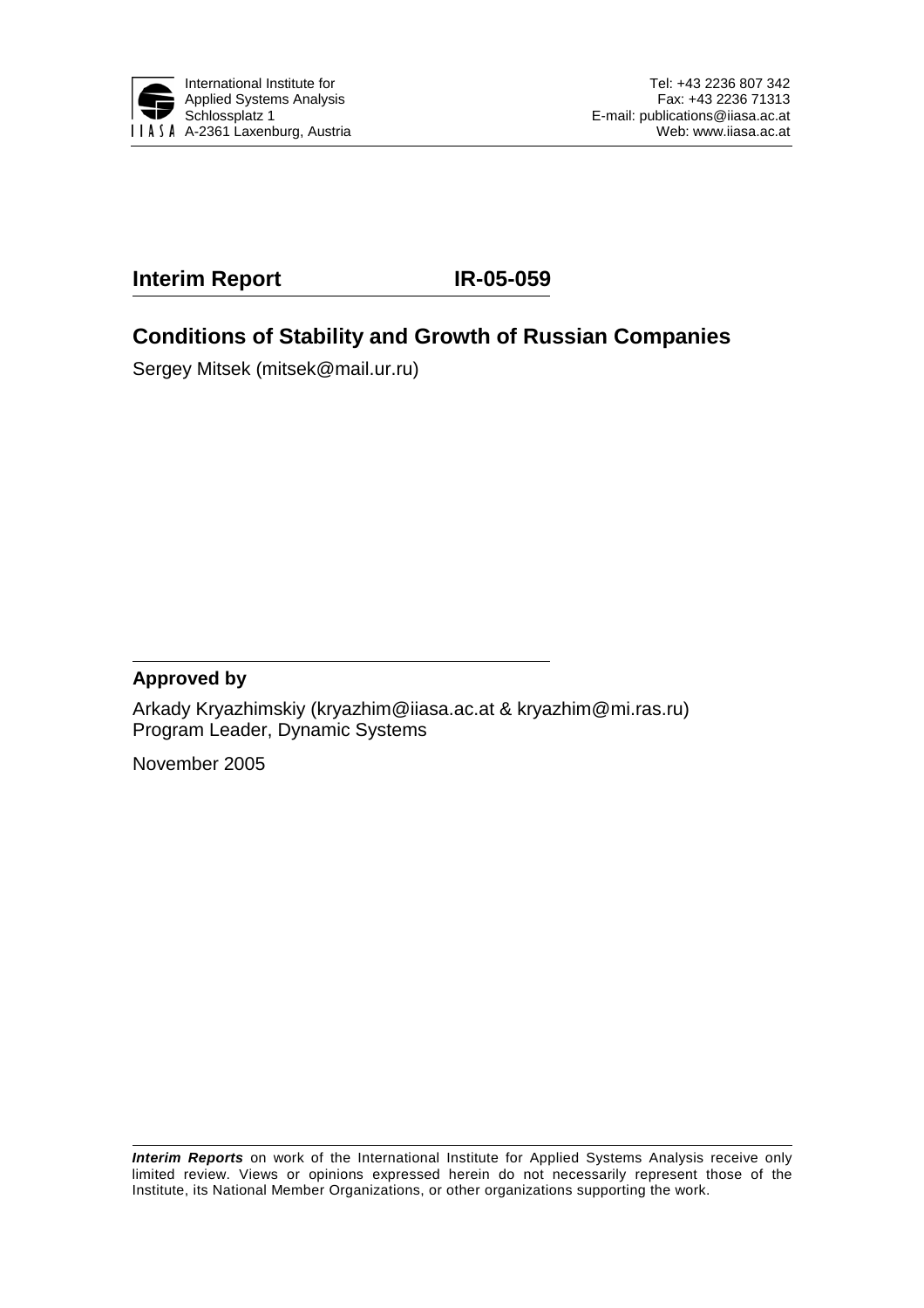# **Contents**

| Conclusions: Policy Implications and Links with National Innovation System  13 |  |
|--------------------------------------------------------------------------------|--|
|                                                                                |  |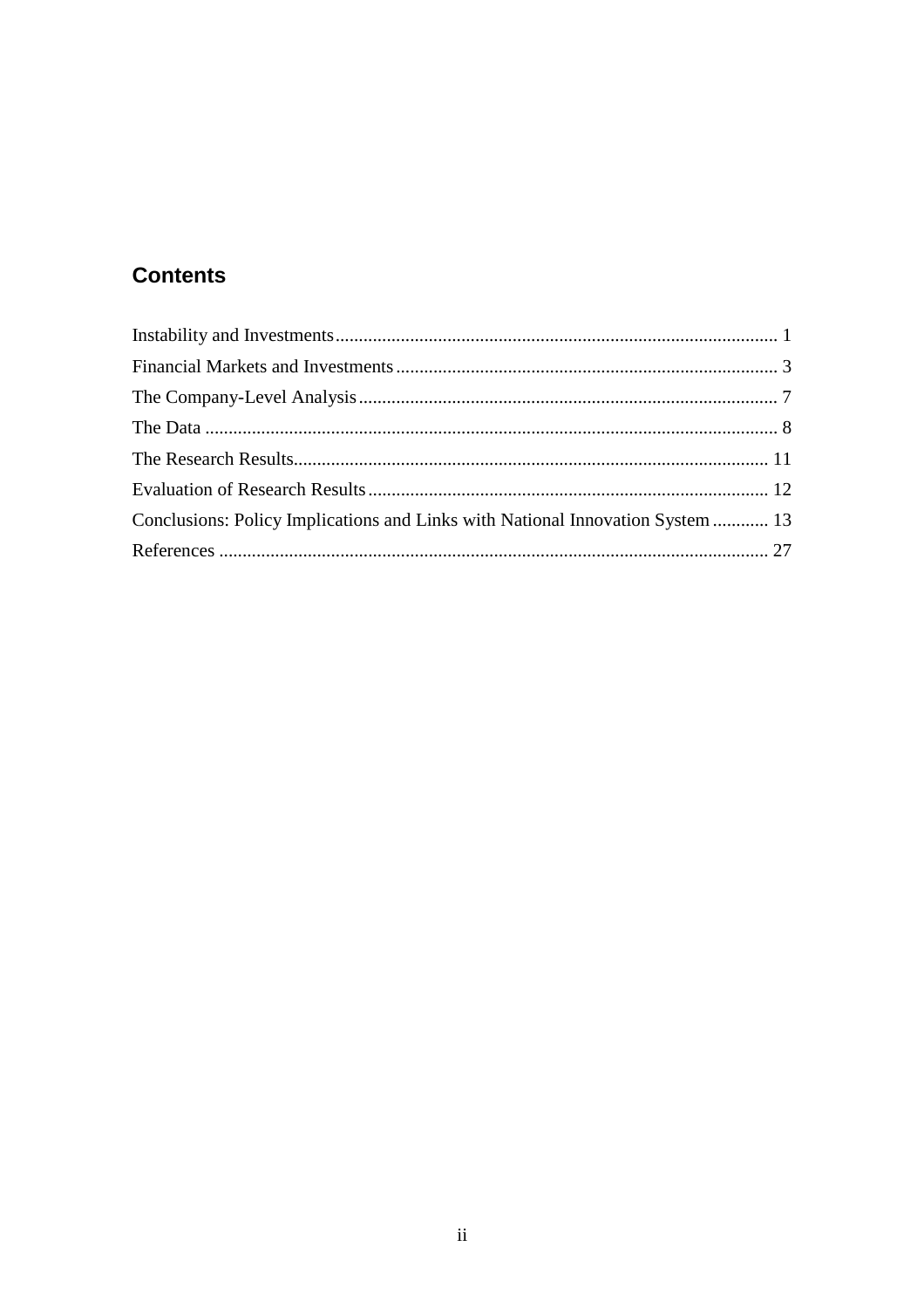#### **Abstract**

 $\overline{a}$ 

The author of this report tries to estimate the role of economic stability and financial markets in the growth process of Russian companies. The article contains econometric estimations of the influence of different factors on investments in property, plant and equipment in the Russian economy. Among the regressors there are such indicators as revenues, net income, net cash flow and net tax payments and their variance, and a set of financial indicators. The results show that the greatest influence on investments is caused by the net cash flow from operations. The impact of the net tax payments on the investment policy is insignificant. The econometric analysis demonstrates that the major financial indicators are statistically significant as factors of investments.

The paper continues the research on econometric identification and optimization of economic growth initialized in the book<sup>1</sup>.

 $<sup>1</sup>$  See, for example, the monograph [4] among the most recent publications.</sup>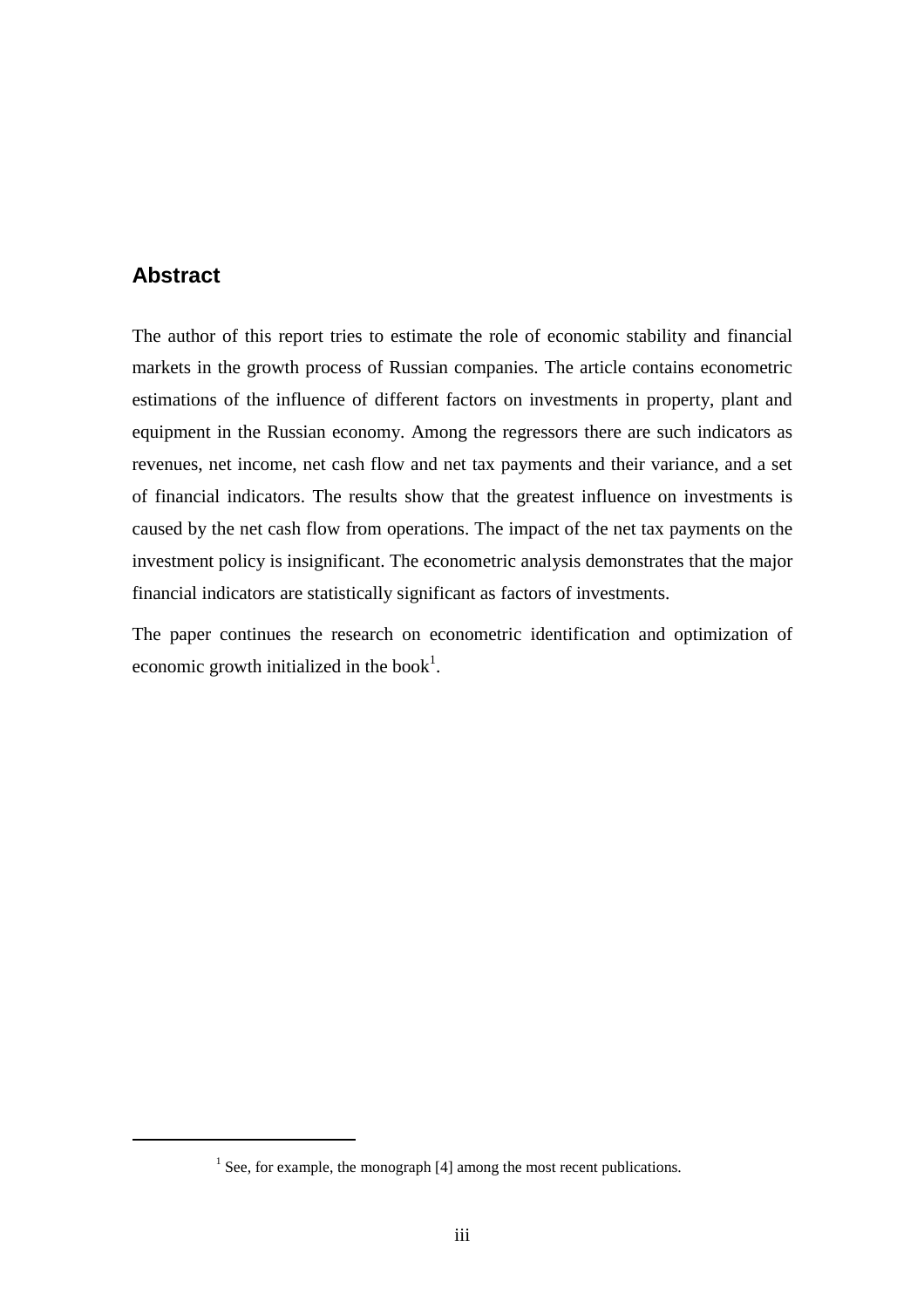# **About the Author**

Sergey Mitsek Professor, and Dean, Economic Faculty, Liberal Arts University, Ekaterinburg, Russia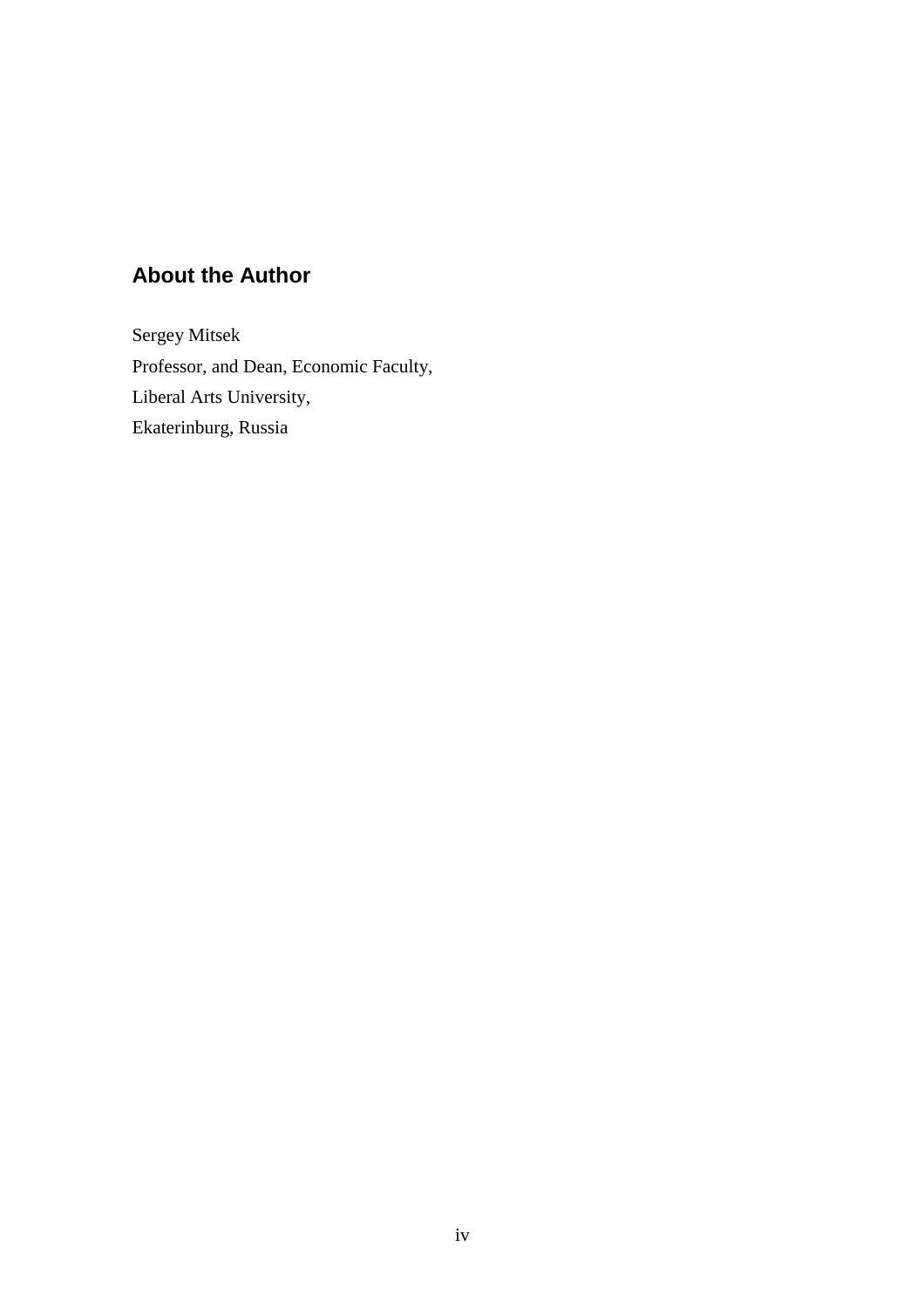#### **Conditions of Stability and Growth of Russian Companies**

Sergey Mitsek (mitsek@mail.ur.ru)

#### **Instability and Investments**

 $\overline{a}$ 

The instability that touches business in post-communist Russia can be divided into two large groups: a) macroeconomic instability and b) legal, administrative and taxation rules instability. The dynamics of these factors can be divided into three periods: a) 1992-94; b) 1995-1999; and c) 2000 till nowadays.

 Let us start our discussions on the macroeconomic level. In 1992-1994 the main specific feature of the Russian economy was hurricane-type inflation. The prices doubled each quarter. In such circumstances business transactions were very dangerous for both parties, seller and buyer, because nobody could anticipate the rates of inflation and the changes in monetary policy. Many of companies tried to make transactions in US dollars but it was also rather risky because nobody could forecast the rate of ruble to dollar even for the next month. The hyperinflation depressed the life of business dramatically, and the level of Russian GDP in 1994 was only about 50 % of the level in 1990.

 In 1995 the Bank of Russia began to promote more strict and qualified monetary policy, and the inflation declined steadily. The most successful was 1997 when annual inflation was only 12 %. But the problem of this period was that the Bank of Russia suppressed the inflation by means of sharp decline of annual growth rates of money mass and by almost stop to credit commercial banks and companies<sup>2</sup>. In that time the rate of money aggregate M2 to GDP in Russia was about 10 %, much less than in the developed countries (in Japan it is even about 200 %). The result was that companies

 $2$  The specifics of the policy of the Bank of Russia in the first half of 1990s was that it continued to credit not only banks like in the developed countries but also some companies. It was a consequence of the Soviet-type financial policy.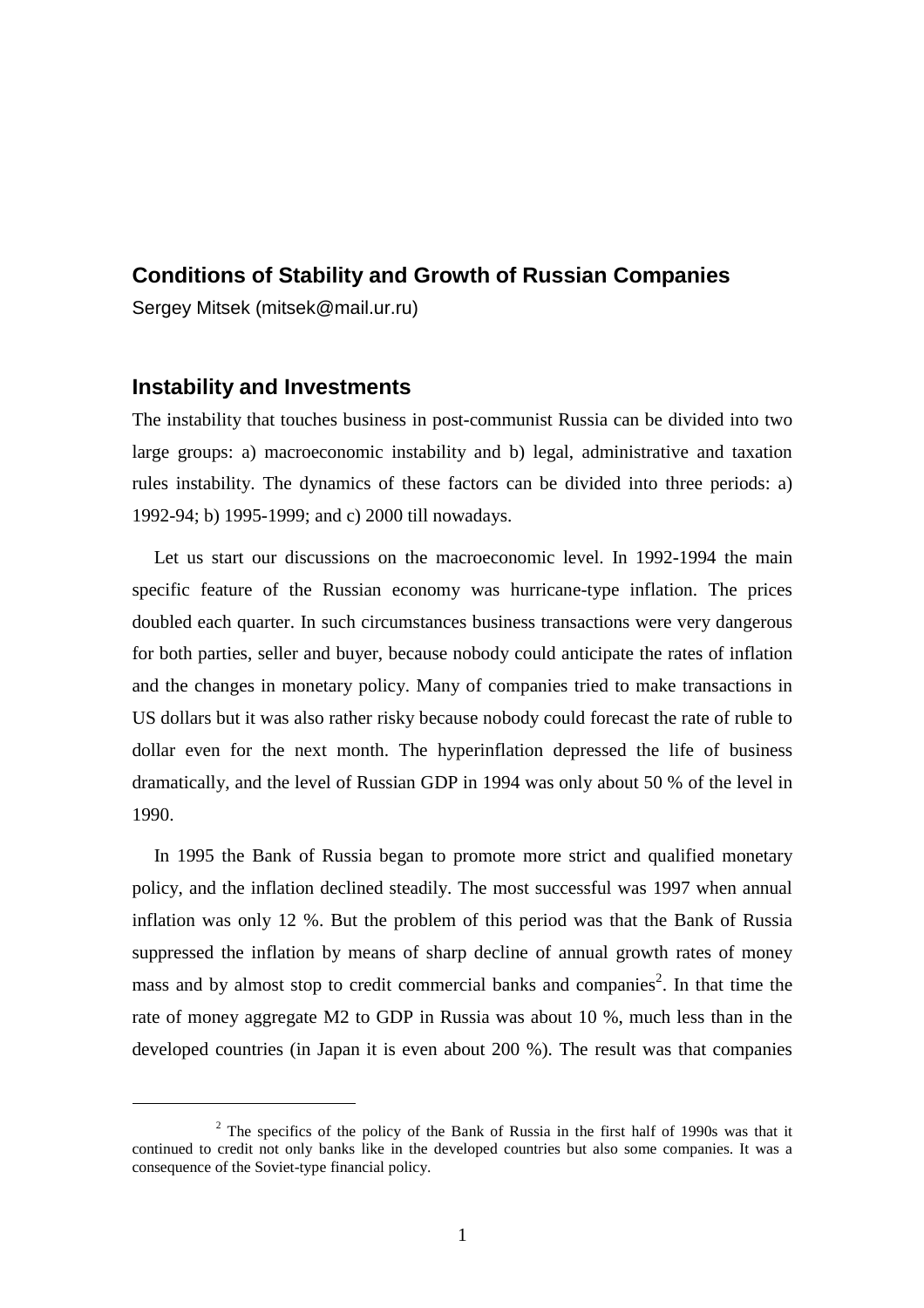immediately began to suffer from the lack of liquidity. The non-payments and payment arrears in business transactions became the typical problems.

 The reaction of the economy consisted in invasion of middlemen who organized the complex chains of payments between business parties and got very lucrative fees for such activities. The other consequence was an appearance of tremendous amount of "bad" money or "pseudo-money" by means of which companies tried to fulfill the transactions. The result was in increasing time to fulfill transactions and large losses of business that paid fees for middlemen.

 The period that began in 2000 mostly solved the problem of non-payment because after ruble devaluation and tremendous increase in Russian export goods prices the Bank of Russia was able to increase the money mass rate to  $GDP<sup>3</sup>$  without parallel increase in inflation. The scheme is very simple: the Bank of Russia buys the currency the exporters get from their sales abroad. These transactions increase the ruble mass in economy automatically.

 Today in 2005 the macroeconomic situation in Russia is much more stable than 10 years ago. But there other bottlenecks that prevent Russia from the future stable economic growth. At first, there is a weak bank system, and the bank crisis in summer of 2004 justifies this view. There are following heavy problems connected with Russian banks: 1) it is hard to get large-volume loans; 2) it is hard to get loans for small business; 3) it is hard to get long-term credits. All these points prevent Russian banks to become a locomotive of economic growth and thanks to this a lot of Russian companies still suffer from the lack of liquidity and of investment resources.

 The other serious "bundle" of problems is continuous changes in legal, administrative and tax rules. Before 2000 every week brought some disorganized news in legislation for business. The latter suffers tremendous losses from such situation, especially the small and medium ones who were not able to spend much money for high-qualified lawyers. After adoption of the Russian Civil Code and especially the Russian Tax Code the situation became better. But the problems were not removed totally. Still, in the polls among Russian and foreign businessmen who work in Russia in the answers about the bottlenecks to business the following complaints are at the first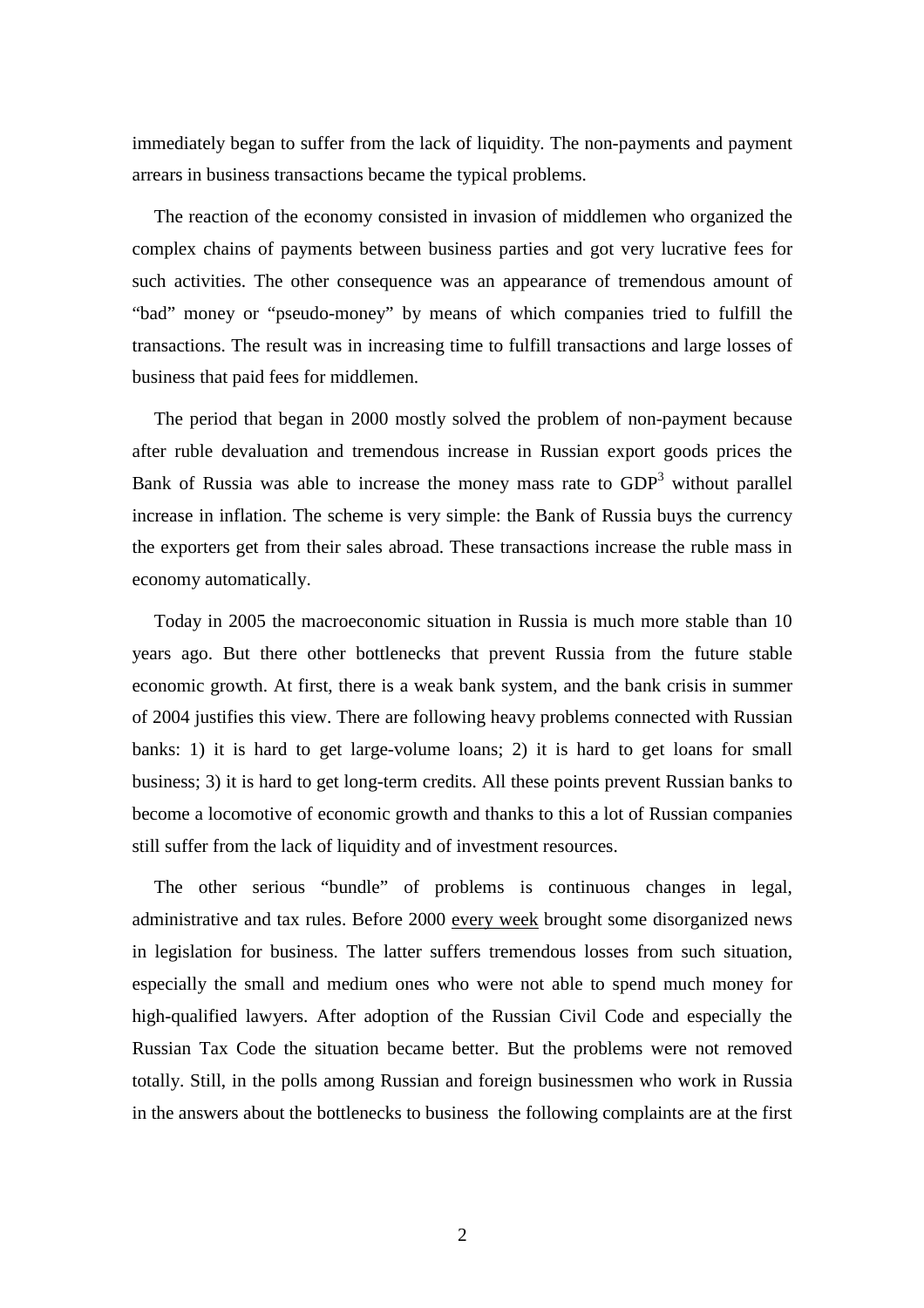place: bureaucratism, corruption, complex and hardly-to-be-understand rules of making business, too quick changes in tax laws, too often tax inquiries, weak protection of private property and unsatisfactory work of courts.

 All these features of today's situation in Russia lead to lack of trust in the business life. And the trust was for centuries a critical feature of wealthy economy. The implementation of the shortcomings mentioned above was a large capital flow from the country that was estimated at the level of \$20 billion annually. In recent years, thanks to stabilization measures this level decreased to estimated \$4 billion in 2004. The problem is recognized by the Russian government and the President Message to the Russian Federal Congress on the  $25<sup>th</sup>$  of April of 2005 indicates the existence of this problem. But it is still a lot of things that should be done to create an atmosphere of trust and wealthy economy in general.

#### **Financial Markets and Investments**

The main sources of companies' investments in property, plant and equipment (PP&E) are: a) net income of the company; b) bank loans; c) stocks and bonds emission<sup>4</sup>. Their relative role is different in different countries. The best market of stocks and bonds in the world are the United States though the main source of investments in non-financial sector is the net income there. In Japan and in Germany the role of bank loans is traditionally high, at least until the end of the  $20<sup>th</sup>$  century.

 For Russia as it has a very small period of the post-communist market economy its financial markets are weaker than in the developed countries (DC). But that does not mean that they do not develop. To estimate the structure of the sources of investments in PP&E in Russian economy we construct an artificial indicator that we name "the investment potential" or simply "potential".

 As we have no regular data about stocks and bonds emission by all Russian companies this indicator is calculated according to the following formula:

<u>.</u>

 $3$  To the end of 2004 it was equal to 41 %.

<sup>&</sup>lt;sup>4</sup> For the subsidiary there is another one important source: the investments of holding or other subsidiaries of the same holding.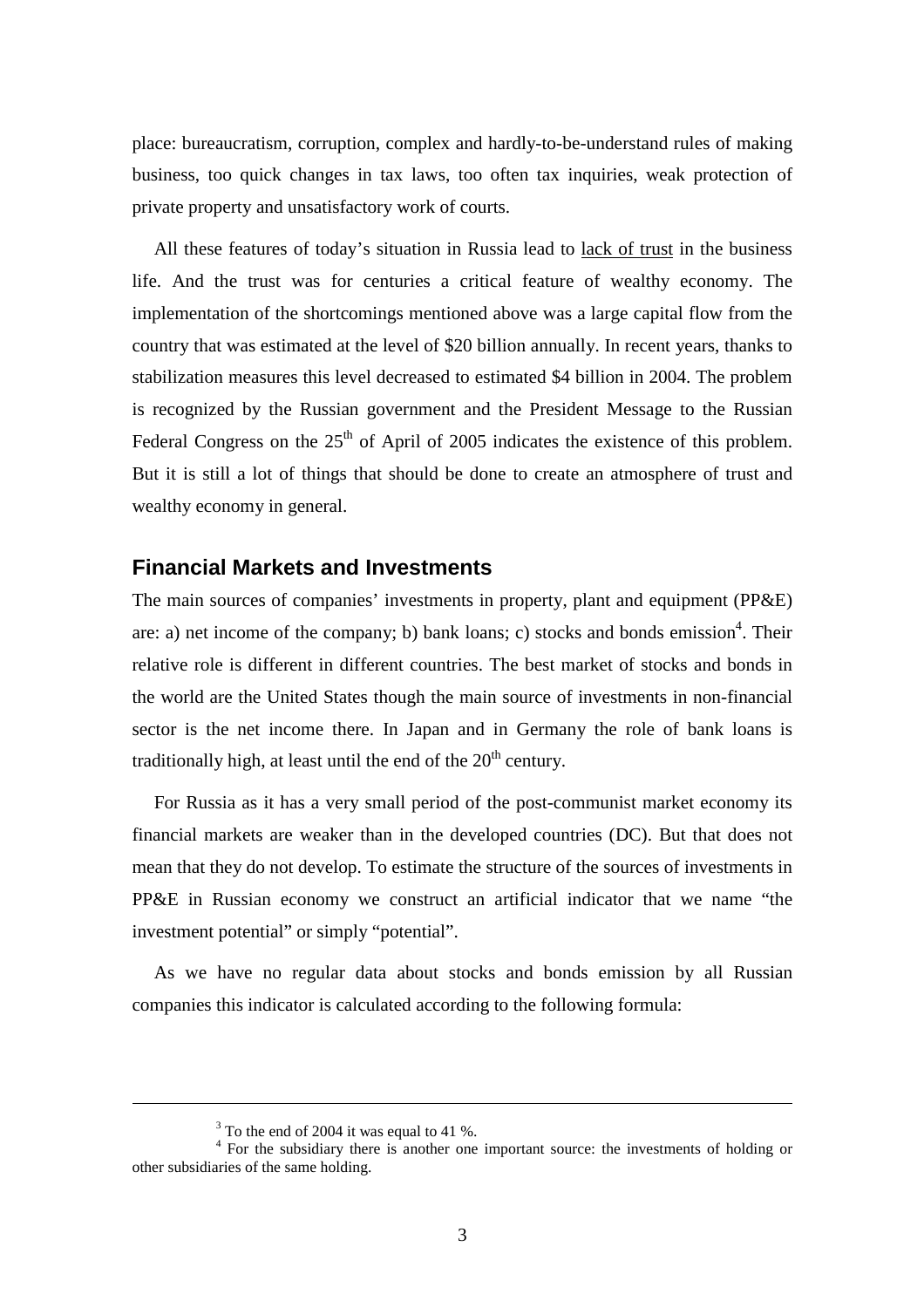# **POTENTIAL = GROSS INCOME<sup>5</sup> + RUSSIAN BANKS CREDITS +**  FOREIGN BANK CREDITS + FOREIGN DIRECT INVESTMENTS<sup>6</sup>

 "Potential" is exactly only *potential*. We can not be sure what part of it and what of its elements is invested in PP&E. But the latter can be well explained by the former by means of econometrics. The following equation is<sup>7</sup>:

#### *I = 38.3 + 0.15 POTENTIAL*

 *(17.232)* 

 $R^2 = 0.887$ 

*F = 297.0* 

*DW = 2.167* 

Here

 $\overline{a}$ 

*I* denotes investments in PP&E in Russian economy;

 $R^2$  is the coefficient of determination;

*F* is Fisher statistics;

*DW* is Durbin-Watson statistics:

and *t*-statistics is indicated in the brackets.

As we see, "potential" indicator explains rather well the dynamics of investments in PP&E. That is why let us have a look on the development of the structure of the "Potential".

<sup>&</sup>lt;sup>5</sup> This indicator is taken from the GOSKOMSTAT of the Russian National Accounts statistics. It is published on the GOSKOMSTAT official site [7]. Gross income is companies' profit as a share of GDP before the corporate tax deduction.

<sup>&</sup>lt;sup>6</sup> The data about foreign bank loans include Russian companies' debt emission in foreign markets. These data and data about foreign direct investments (FDI) are published on the official site of the Bank of Russia [6] as a part of Russia's balance of payments. The statistics about credits given to companies by Russian banks is also published on the Bank of Russia site.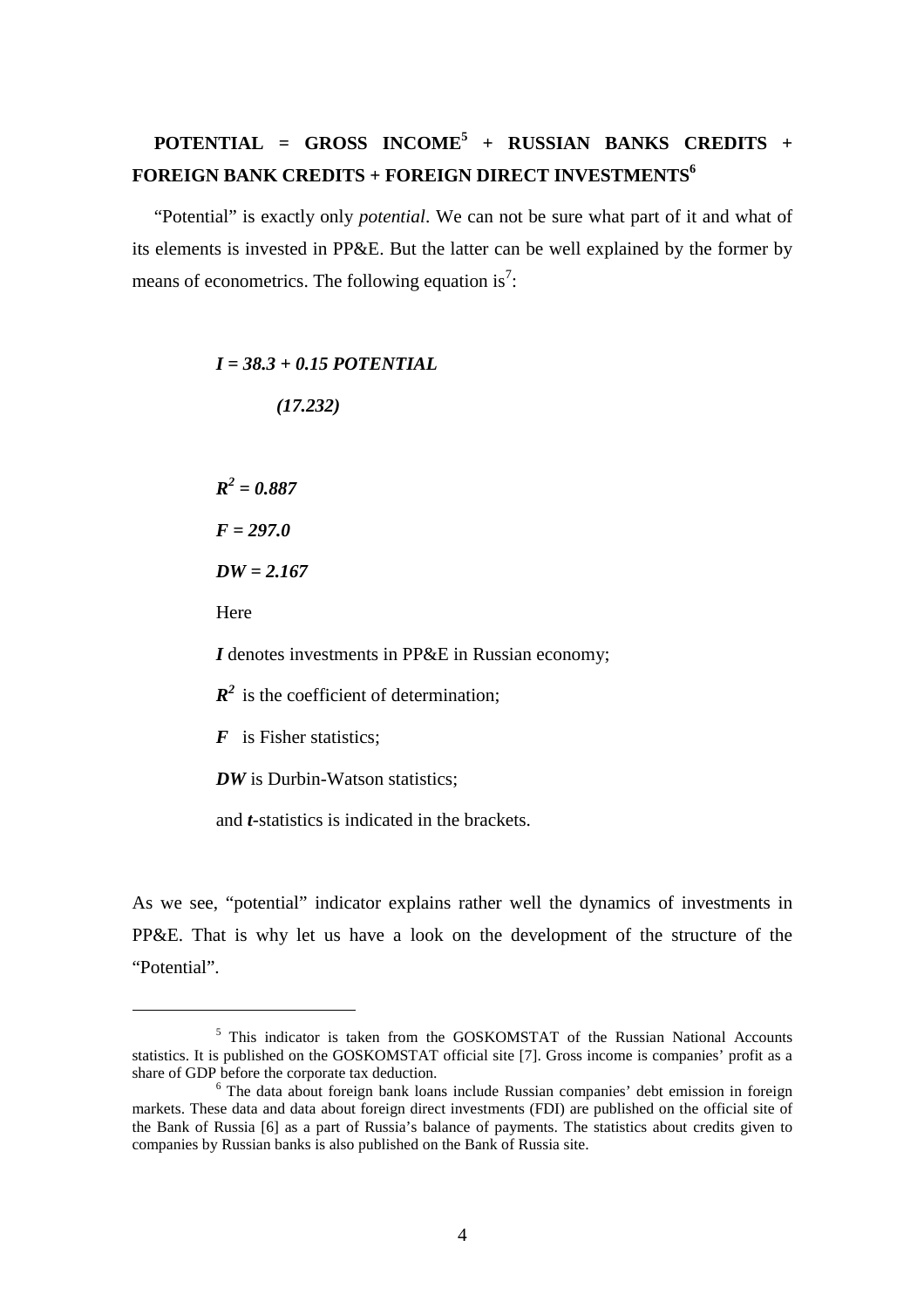| Year                             | $GI^9$ | FDI <sup>10</sup> | RCR <sup>11</sup> | FCR <sup>12</sup> |
|----------------------------------|--------|-------------------|-------------------|-------------------|
| 1995                             | 51,9%  | 1,3%              | 39,3%             | 7,6%              |
| 1996                             | 47,8%  | 1,7%              | 48,4%             | 2,1%              |
| 1997                             | 41,3%  | 1,8%              | 52,2%             | 4,8%              |
| 1998                             | 53,6%  | 4,4%              | 49,9%             | $-7,9%$           |
| 1999                             | 58,5%  | 3,2%              | 42,0%             | $-3,6%$           |
| 2000                             | 51,3%  | 1,9%              | 47,9%             | $-1,1%$           |
| 2001                             | 45,0%  | 0,8%              | 58,5%             | $-4,3%$           |
| 2002                             | 40,2%  | 0,9%              | 55,3%             | 3,5%              |
| 2003                             | 36,3%  | $-0,5%$           | 58,2%             | 6,0%              |
| 2004                             | 34,4%  | 3,3%              | 57,2%             | 5,0%              |
| <b>Average for</b><br>the period | 46,8%  | 1,5%              | 49,9%             | 1,8%              |

**Table 1. Share of Different Elements of Investment Potential in Russia, 1995-2004, the Last Quarter of the Year, %<sup>8</sup> .**

Table 1 shows that the basic elements of the investment potential are companies' profits and credits from Russian banks. The share of two other elements is low, though it is greater in 2004 in comparison with the period average. We see also that the share of companies' gross income declines steadily during the period. At first, it is a sign of strengthening the Russian banking system. The second, it reflects an instability of the share of the gross income in GDP (see Table 2).

-

<sup>&</sup>lt;sup>7</sup> Full estimation output, Breusch-Godfrey serial correlation LM test, and unit root tests on variables one can find in Supplement 1. Sources of data: [6], [7] and author's calculations.

 $8$  Sources: [6], [7] and author's calculations.

<sup>&</sup>lt;sup>9</sup> GI – Gross income.

 $^{10}$  FDI – Foreign direct investments.

<sup>&</sup>lt;sup>11</sup> RCR – Credits from Russian banks.

 $12$  FCR – Credits from foreign banks and other foreign borrowing.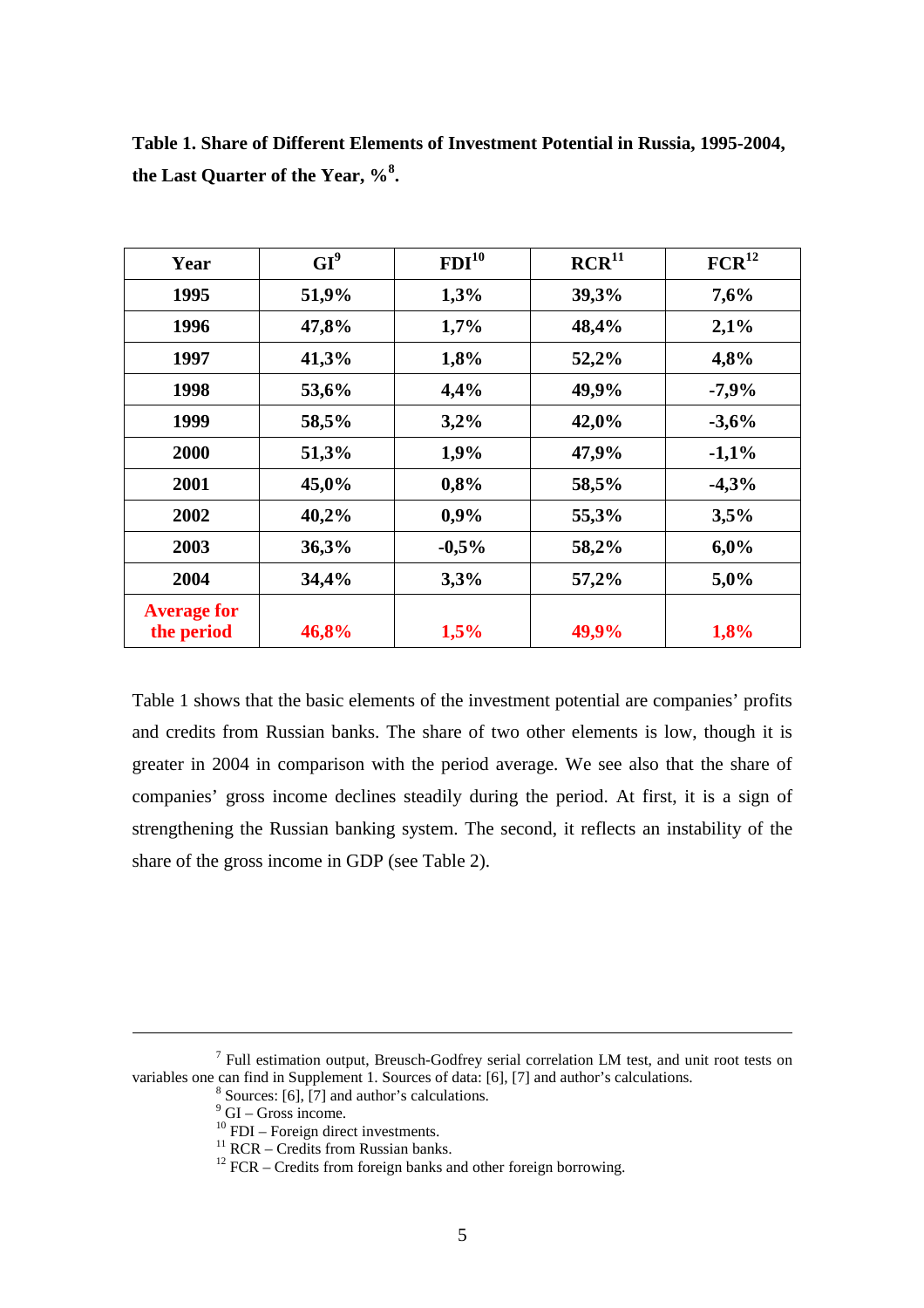| Year | Gross wages <sup>14</sup> | <b>Gross corporate income</b> |
|------|---------------------------|-------------------------------|
| 1995 | 0,552                     | 0,448                         |
| 1996 | 0,643                     | 0,357                         |
| 1997 | 0,631                     | 0,369                         |
| 1998 | 0,520                     | 0,480                         |
| 1999 | 0,491                     | 0,509                         |
| 2000 | 0,515                     | 0,485                         |
| 2001 | 0,550                     | 0,450                         |
| 2002 | 0,549                     | 0,451                         |
| 2003 | 0,550                     | 0,450                         |
| 2004 | 0,525                     | 0,475                         |

**Table 2. Dynamics of Gross Wages and Gross Corporate Income as Shares of GDP, 1995-2004, the Last Quarter of the Year13.** 

Nevertheless, when the elements of "potential" are taken as separate regressors the gross income has the greatest influence on the investments. That proves that companies' profits are still very significant factor of the latter. It is supported lower by the analysis on the company level. Moreover, companies' earnings have a significant influence on the second largest element of the "potential", which are the credits from Russian banks. We can find this dependence when estimate the following regression equation<sup>15</sup>:

# *RCR = 1128.2 + 0.461 IN + 0.748 GI + 9.259 R – 164.5 V – 71.4 V-1*

 *(3.706) (4.255) (3.806) (-3.996) (-2.482)* 

 $R^2 = 0.993$ 

 $\overline{a}$ 

<sup>&</sup>lt;sup>13</sup> Sources: [7] and author's calculations.

 $14$  To calculate these shares, the indirect taxes are deducted from the GDP. Gross wages include the joint social tax and personal income tax.

<sup>&</sup>lt;sup>15</sup> Full estimation output, Breusch-Godfrey serial correlation LM test, and unit root tests on variables see in Supplement 2. Sources of data: [6], [7] and author's calculations.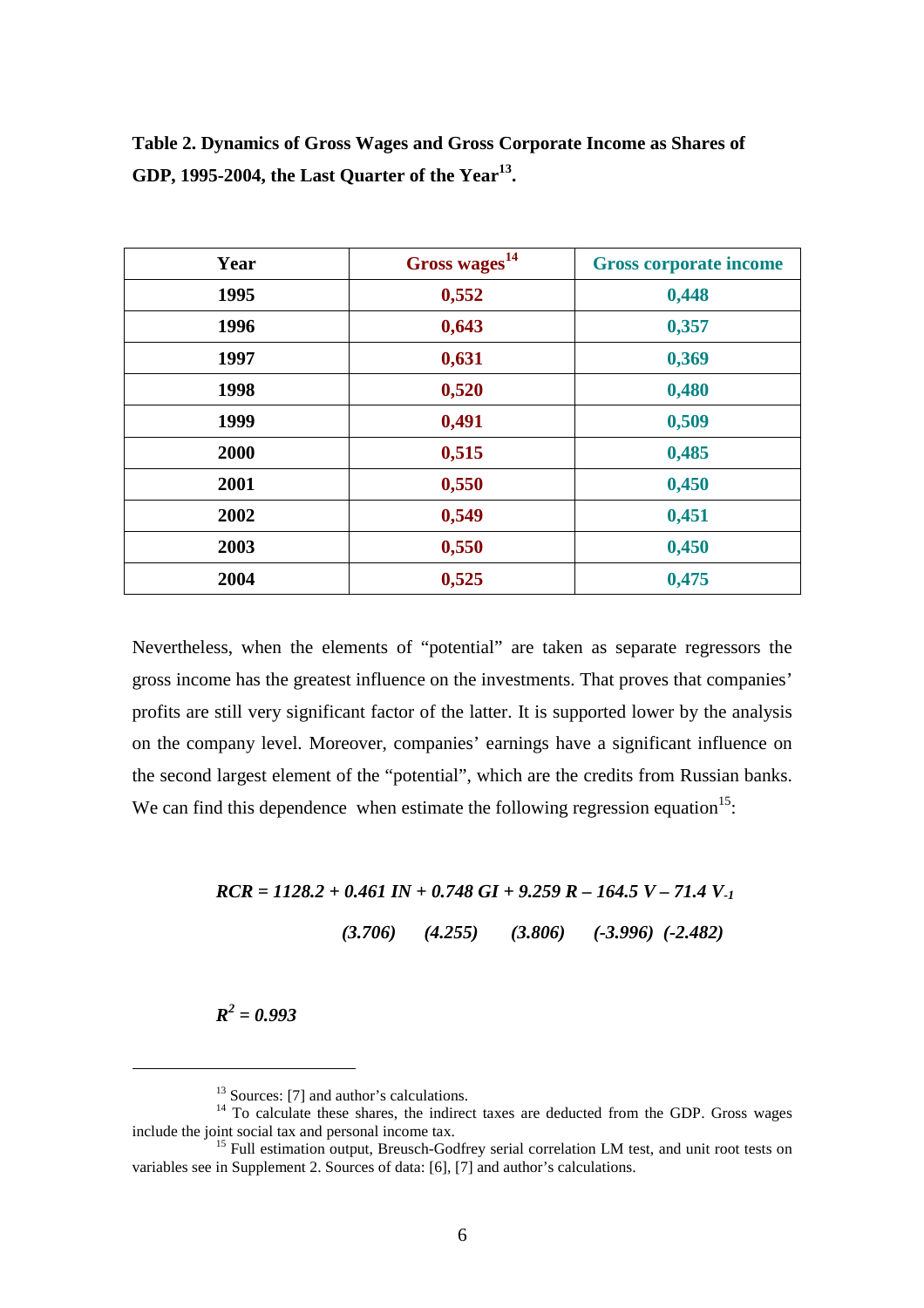*F = 742.7 DW = 1.226 t-*statistics is given in the brackets. Here *<i>IN* is the population incomes; *GI* is the gross corporate income; *R* is the interest rate:

*V* is the time velocity of money from the Fisher's formula.

#### **The Company-Level Analysis**

 The purpose of the company-level analysis is the estimation of the influence of instability on the performance of Russian companies. Usually, in economic science the "risk", if we use it as a synonym to "instability", is measured by *volatility* of some indicators. Very often, the *variance* and even more, its square root – the *standard deviation*, are used to measure volatility<sup>16</sup>.

 Another purpose of our work is to test the hypothesis: *do financial markets have an influence on the performance of Russian companies.* 

Here we use the investments in PP&P as a dependent variable because we consider it as one of the best indicators of the company's intention and ability for the long-term growth. As independent variables we use, at first, revenues, net income, and net cash flow from operations<sup>17</sup>. Their levels indicate the "prosperity" of the company, and their variance, and also the level and variance of tax payments describe the "stability" of the company. Second, such indicators as net borrowing, share emission, average interest payments and dividends payments test the influence of financial markets on the companies' growth.

The "quality" set of variables is described in Table 3.

 $\overline{a}$ 

<sup>&</sup>lt;sup>16</sup> For example, in the Markovitz' theory of the portfolio risk the last is measured by the *variance* of its profitability.<br><sup>17</sup> The selection of regressors is based on the financial management theory described in

classical handbooks (see, for example, [1], [5]).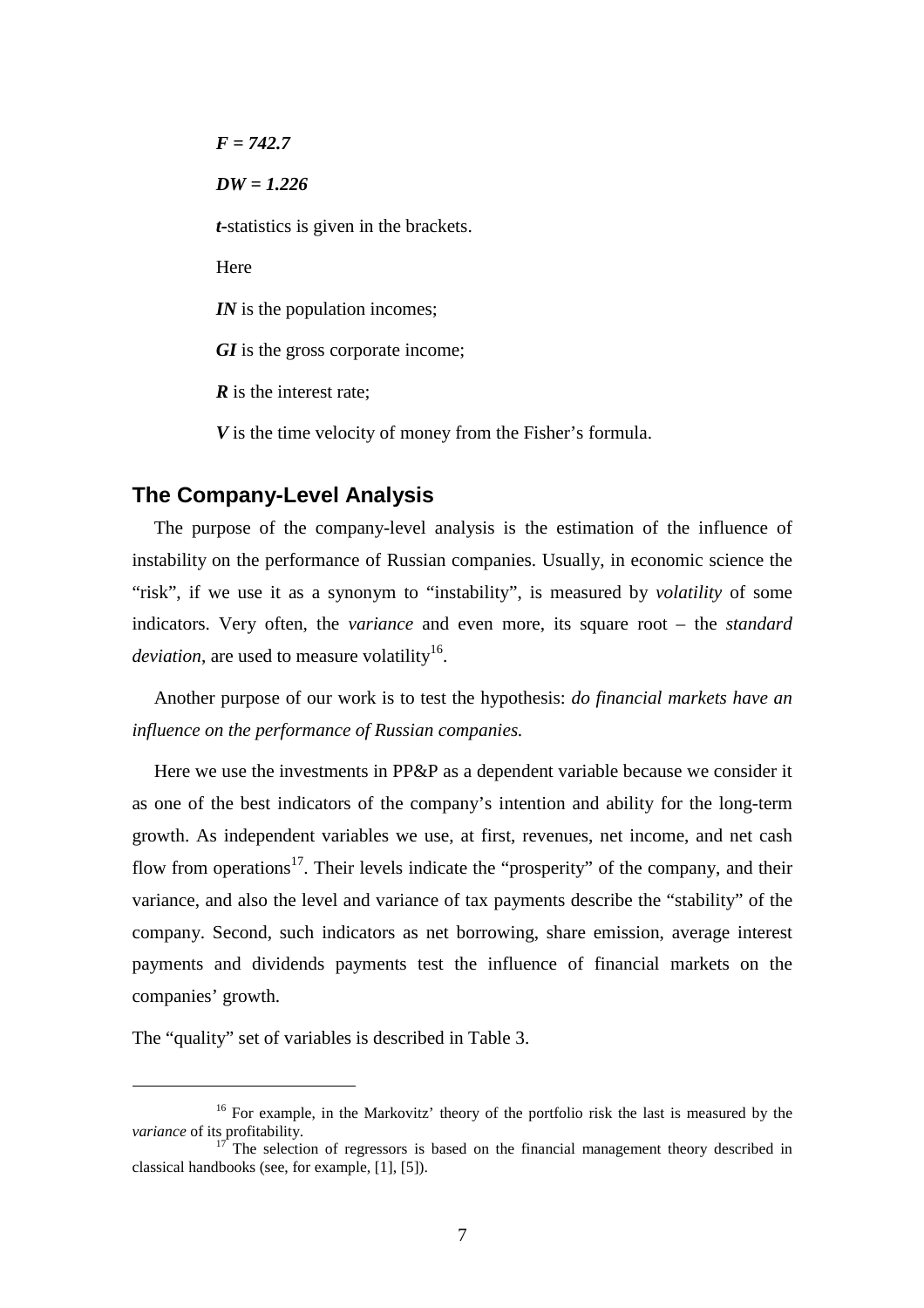| <b>Dependent</b><br>variable       | <b>Independent variables</b> |                              |                                                              |                 |                             |                 |              |                       |
|------------------------------------|------------------------------|------------------------------|--------------------------------------------------------------|-----------------|-----------------------------|-----------------|--------------|-----------------------|
|                                    |                              | <b>Operational variables</b> |                                                              |                 |                             |                 |              |                       |
| <b>Investments</b><br>in property, |                              | <b>Net revenues</b>          | <b>Net income</b><br><b>Net cash flow</b><br>from operations |                 |                             |                 |              | Net tax payments      |
| plant and<br>equipment             | <b>Level</b>                 | <b>Variance</b>              | <b>Level</b>                                                 | <b>Variance</b> | <b>Level</b>                | <i>Variance</i> | <b>Level</b> | <i>Variance</i>       |
|                                    | <b>Financial variables</b>   |                              |                                                              |                 |                             |                 |              |                       |
|                                    |                              | <b>Net borrowing</b>         | <b>Net share</b><br>emission                                 |                 | <b>Net interest</b><br>paid |                 |              | <b>Dividends paid</b> |

#### **Table 3. Variables of the Company-Level Model.**

## **The Data**

 $\overline{a}$ 

The data for estimation is taken from the 1999-2003 reports of those Russian companies that use International Accounting Standards (IAS) or US GAAP. All data is taken from their Internet sites ([8]-[39]) and recalculated in US dollars.

These companies represent the following sectors of the Russian economy (see Table  $4^{18}$ ).

**Table 4. Sectors of Economy in the Sample.**

| <b>Sector of economy</b>     | <b>Number of companies</b><br>represented |
|------------------------------|-------------------------------------------|
| <b>Telecommunications</b>    | 10                                        |
| <b>Machinery</b>             | 4                                         |
| Food & beverages             | 5                                         |
| Oil $\&$ gas                 | 5                                         |
| Electric energy & heating    | 3                                         |
| <b>Ferrous metallurgy</b>    | 1                                         |
| <b>Nonferrous metallurgy</b> | $\mathbf{2}$                              |
| <b>Transportation</b>        | 1                                         |
| <b>Mineral fertilizers</b>   |                                           |
| <b>Total</b>                 | 32                                        |

<sup>&</sup>lt;sup>18</sup> See also the total list of the companies in the sample in Supplement 4.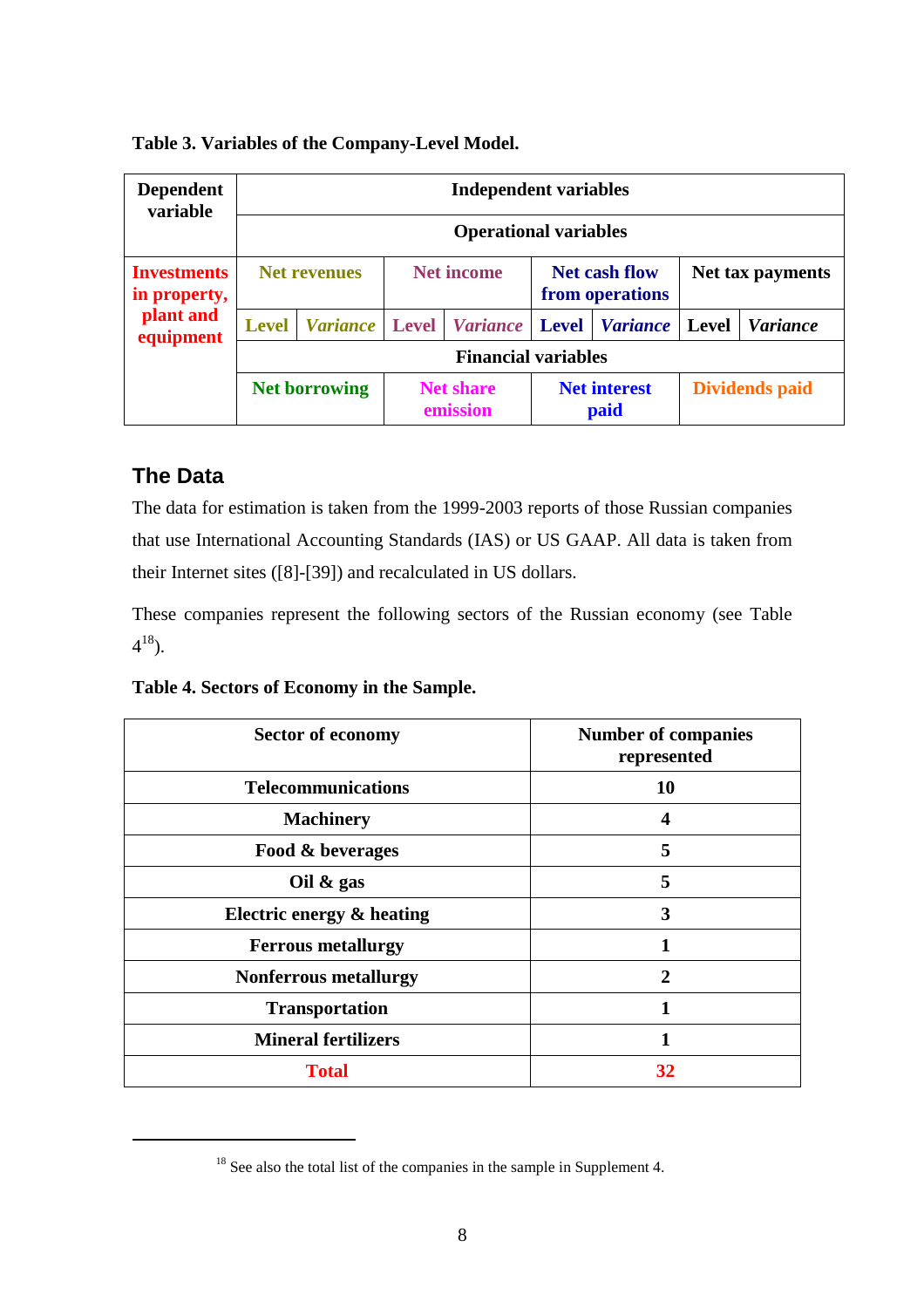To eliminate the influence of scale, *all the data (with the exception of interest and dividends payments) are divided by the total assets for each company*. For the same purpose, the interest payments are divided by the obligations, and dividends payments are divided by the total equity capital of a company. Then, the averages for the time period *for all variables*, and the standard deviations, and coefficients of variance *only for non-financial variables* are calculated. To estimate the sector and company specifics, the *dummy variables* are used. Thanks to this, we have *the purely crosssection sample* prepared for the econometric estimation.

The generated variables are displayed in Table 5.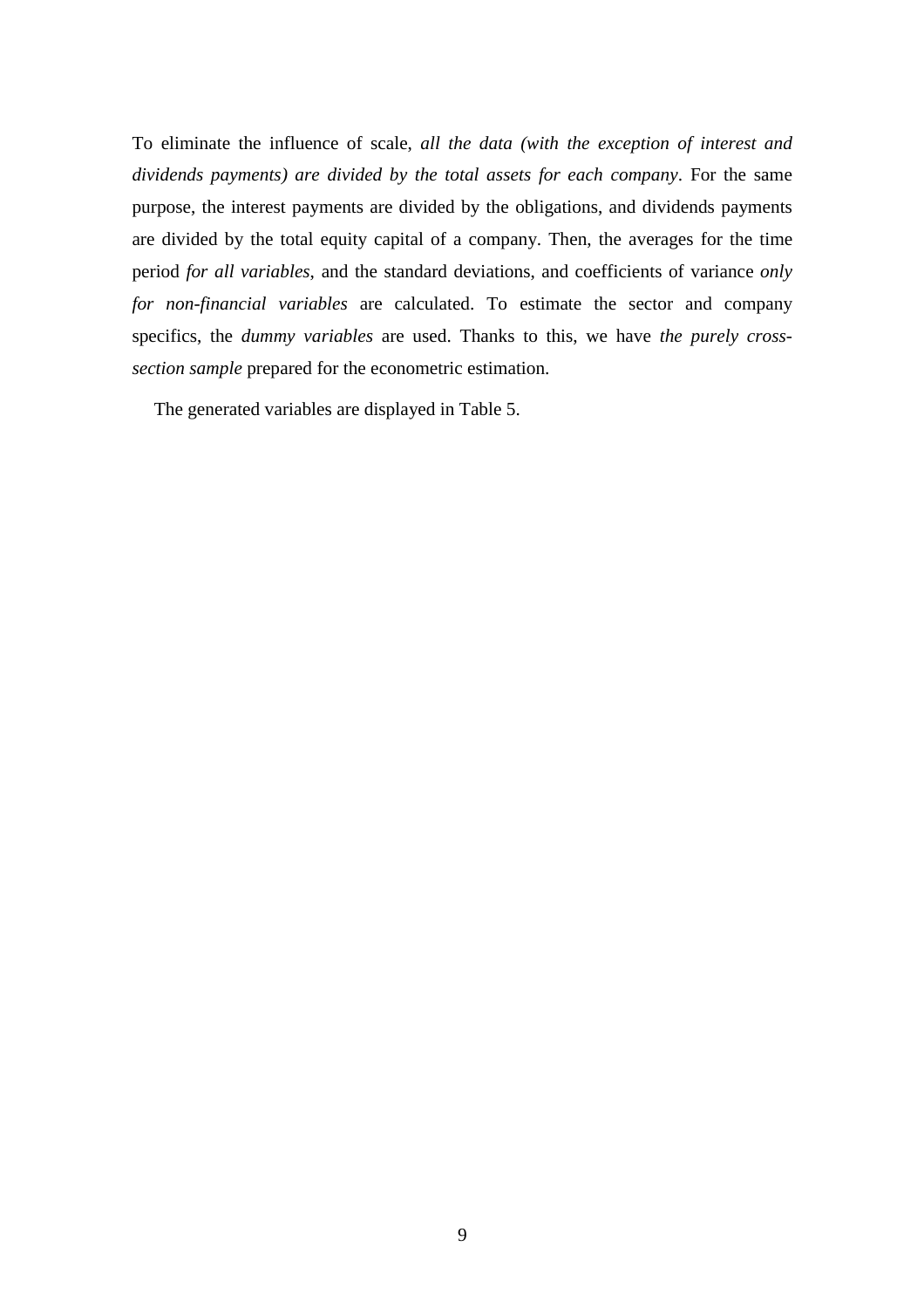## **Table 5. Variables Generated for Econometric Estimation.**

| <b>Variables</b>                                                      | <b>Generated indicator</b>                                  | <b>Symbol</b> |
|-----------------------------------------------------------------------|-------------------------------------------------------------|---------------|
| <b>Dependent variable</b>                                             |                                                             |               |
| <b>Investments in PP&amp;P divided by total assets</b>                | <b>Time period mean</b>                                     | <b>EIA</b>    |
| <b>Regressors</b>                                                     |                                                             |               |
| <b>Operational</b>                                                    |                                                             |               |
| <b>Revenues divided by total assets</b>                               | <b>Time period mean</b>                                     | <b>EAU</b>    |
|                                                                       | <b>Time period standard</b><br>deviation                    | <b>SFAU</b>   |
|                                                                       | <b>Time period coefficient</b><br>of variance <sup>19</sup> | <b>CVAU</b>   |
| Net income divided by total assets                                    | Time period mean                                            | <b>EROA</b>   |
|                                                                       | <b>Time period standard</b><br>deviation                    | <b>SROA</b>   |
|                                                                       | <b>Time period coefficient</b><br>of variance               | <b>CVROA</b>  |
| Net cash flow from operations divided by total<br>assets              | Time period mean                                            | <b>ECFOA</b>  |
|                                                                       | <b>Time period standard</b><br>deviation                    | <b>SCFOA</b>  |
|                                                                       | <b>Time period coefficient</b><br>of variance               | <b>CVCFOA</b> |
| Net tax payments divided by total assets                              | Time period mean                                            | <b>ETA</b>    |
|                                                                       | Time period standard<br>deviation                           | <b>STA</b>    |
|                                                                       | Time period coefficient<br>of variance                      | <b>CVTA</b>   |
| <b>Financial</b>                                                      |                                                             |               |
| Net borrowing from banks and bond emission<br>divided by total assets | Time period mean                                            | <b>ECRA</b>   |
| Net share emission divided by assets                                  | <b>Time period mean</b>                                     | <b>ESIA</b>   |
| Net interest payments divided by company's<br>obligations             | <b>Time period mean</b>                                     | I             |
| Dividend payments divided by company's<br>equity capital              | <b>Time period mean</b>                                     | <b>DIV</b>    |
| <b>Dummy variables for sectors</b>                                    |                                                             | Di            |
| Dummy variables for companies                                         |                                                             | Dj            |

<sup>&</sup>lt;sup>19</sup> The standard deviation divided by the mean value.

 $\overline{a}$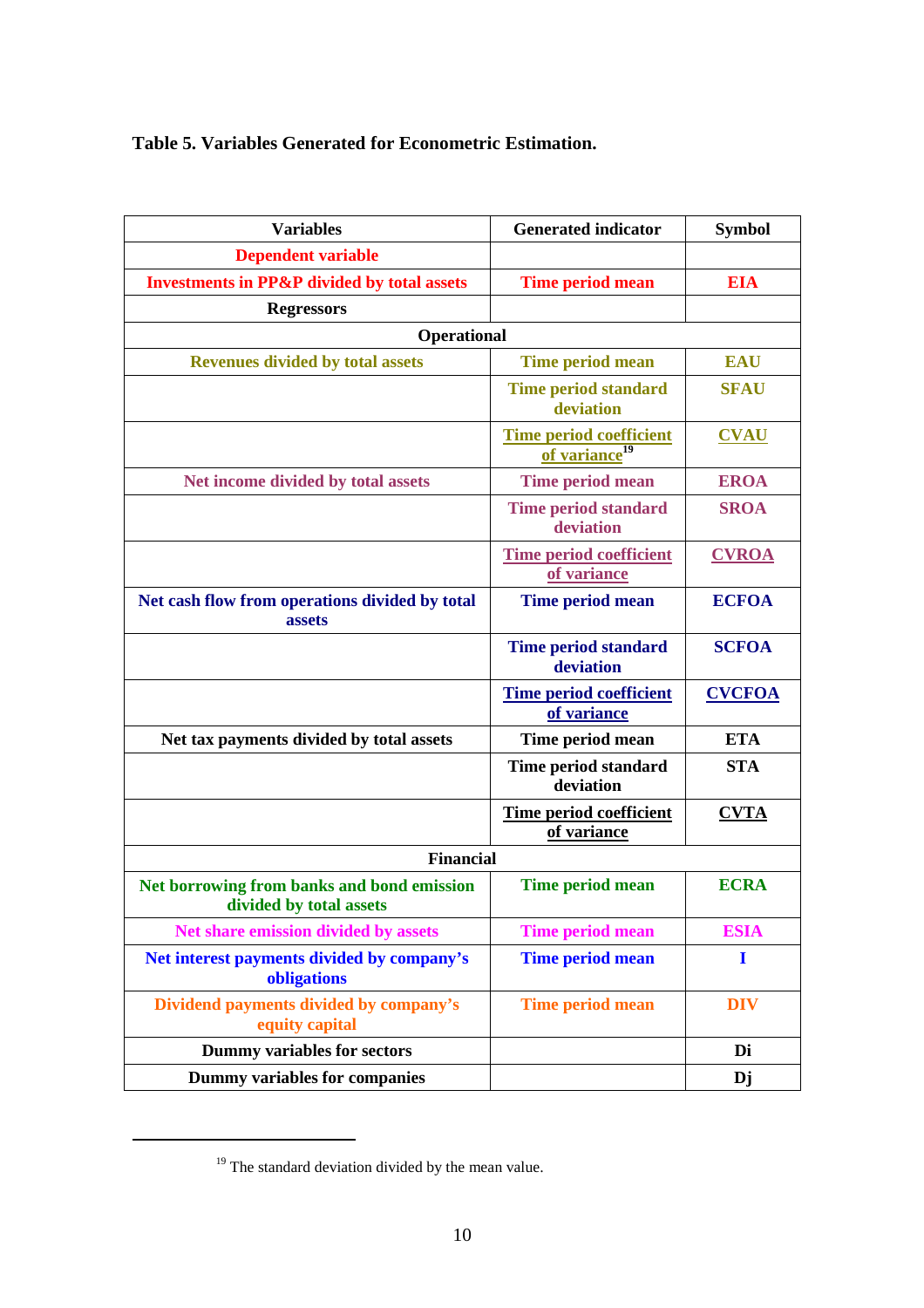## **The Research Results**

The ordinary least squares method (OLS) is used for estimation, and the equation with the best characteristics is demonstrated in Table 6.

|                                    | <b>Dependent Variable: EIA</b> |          |                                  |                                   |  |             |
|------------------------------------|--------------------------------|----------|----------------------------------|-----------------------------------|--|-------------|
|                                    |                                |          | <b>Method: Least Squares</b>     |                                   |  |             |
|                                    |                                |          | <b>Included observations: 32</b> |                                   |  |             |
| <b>Variable</b>                    | <b>Coefficient</b>             |          | <b>Std. Error</b>                | t-statistics                      |  | Prob.       |
| $\mathbf C$                        | 0.044899                       |          | 0.009454                         | 4.749293                          |  | 0.0001      |
| <b>CVROA</b>                       | 0.002437                       |          | 0.000715                         | 3.411214                          |  | 0.0023      |
| DF                                 | 0.072811                       |          | 0.011755                         | 6.194220                          |  | 0.0000      |
| <b>DIV</b>                         | $-0.369401$                    |          | 0.152540                         | $-2.421673$                       |  | 0.0234      |
| <b>ECFOA</b>                       | 0.659031                       | 0.064719 |                                  | 10.18296                          |  | 0.0000      |
| <b>ECRA</b>                        | 0.476991                       | 0.092716 |                                  | 5.144648                          |  | 0.0000      |
| 1                                  | $-0.355119$                    | 0.086633 |                                  | -4.099140                         |  | 0.0004      |
| <b>SCFOA</b>                       | $-0.672545$                    |          | 0.182774                         | $-3.679651$                       |  | 0.0012      |
|                                    |                                |          | <b>Equation characteristics</b>  |                                   |  |             |
| <b>R-squared</b>                   | 0.903127                       |          |                                  | <b>Mean dependent</b><br>variance |  | 0.084659    |
| <b>Adjusted R-</b><br>squared      | 0.874872                       |          |                                  | S.D. dependent<br>variance        |  | 0.049072    |
| S.E. of regression                 | 0.017358                       |          |                                  | <b>Akaike info criterion</b>      |  | $-5.057156$ |
| <b>Sum squared</b><br>residuals    | 0.007232                       |          |                                  | <b>Schwarz criterion</b>          |  | -4.690722   |
| Log likelihood                     | 88.91449                       |          |                                  | <b>F-statistics</b>               |  | 31.96385    |
| <b>Durbin-Watson</b><br>statistics | 2.128105                       |          |                                  | Prob. (F-statistics)              |  | 0.000000    |

#### **Table 6. Estimation Output by the Regression Equation.**

The results can be summarized as follows.

1. The strongest influence on investments in PP&P is determined by *the net cash flow from operations* (ECFOA).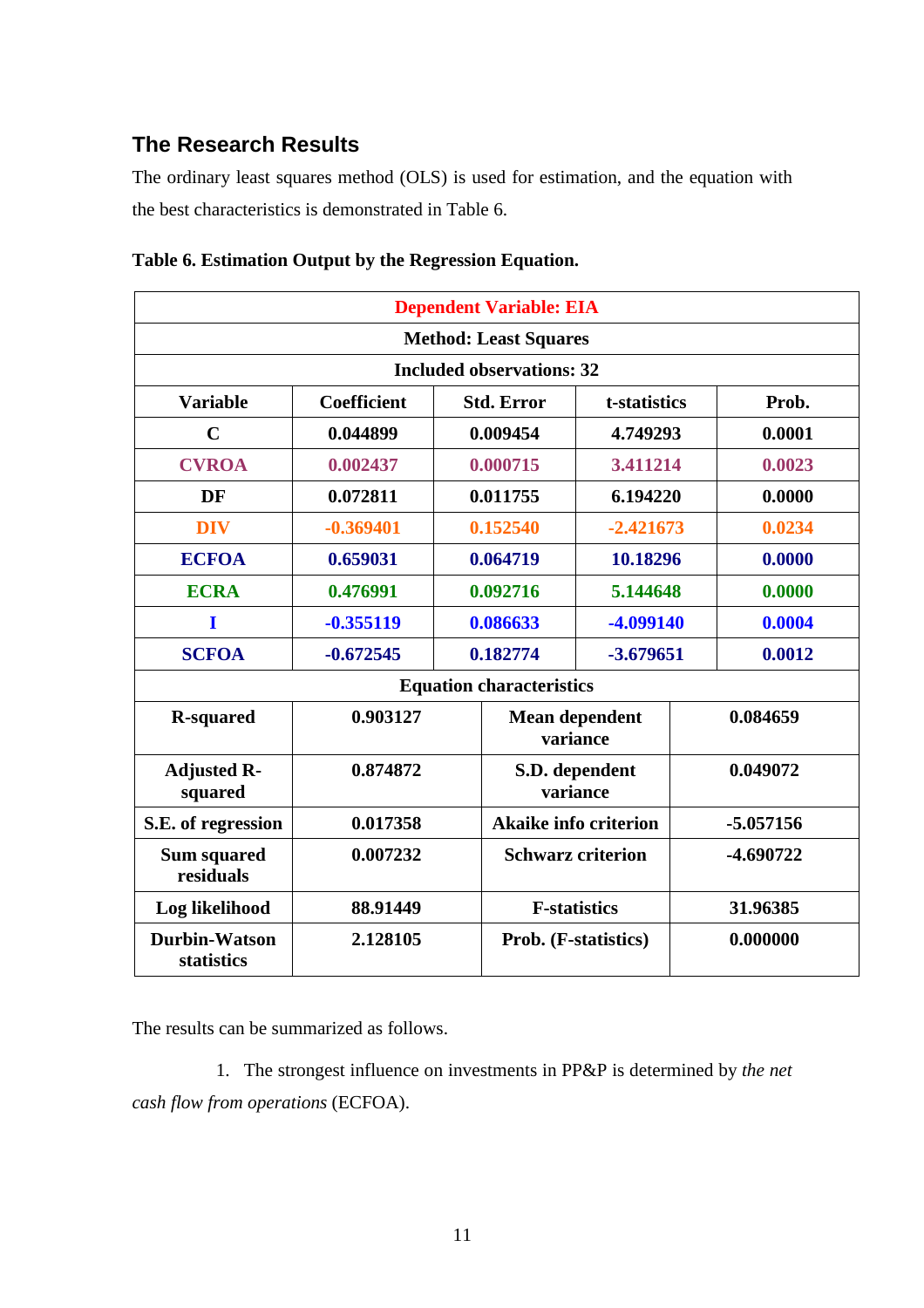2. *The instability in this flow (SCFOA) has a negative influence* on investments in PP&P.

3. *Financial indicators* (net borrowing, interest and dividends payments) are also statistically significant.

4. *The net tax payments and its volatility are statistically insignificant*.

5. Among the dummy variables only *the dummy for "Food & beverages"* (DF) is statistically significant.

6. The equation as a whole *explains about 90 % of variance* of dependent variable – that is rather good result for the cross-section estimations.

## **Evaluation of Research Results**

 $\overline{a}$ 

1. Investments in PP&P in Russian companies are determined mostly by the *real flow of money from operations*20. The variables calculated by the *accrual method* of accounting have small statistical significance<sup>21</sup>.

2. The *net tax payments have no separate influence on investments*<sup>22</sup>.

3. *The "instability*" expressed by standard deviation of the net cash flow from operations *have significant and negative influence on investments*23.

4. *The cost of capital, the access to financial markets, and the dividend policy are significant for the companies in the sample*.

5. *The significant and positive dummy variable for "food & beverages"* can be explained by the fact that this sector is represented by extremely dynamic companies in the sample<sup>24</sup>.

 $^{20}$  It explains about 74 % of the investment variation among companies.

<sup>&</sup>lt;sup>21</sup> The positive influence of *variation of the net income* can be expressed by the fact that 8 companies among 32 in the sample demonstrate a significant growth of the net income, 4 of them demonstrate a steady decline of the net income from 1999 to 2003 (38 % of all companies in the sample). But we should interpret this result cautiously because the level of the net income and its variation depends strongly on the accounting method used by the company.

 $22$  They can play the role only as a part of the net cash flow from operations.

<sup>23</sup> To understand if the standard deviation really describes the *volatility* of CFOA we calculate how often the dynamics of this indicator changes its sign (from growth to decline and back, and vice versa). Such "movements" compose 36 % of all CFOA data for separate years. So, one can say that the standard deviation detects mostly the *volatility* of CFOA, not a steady growth.

<sup>&</sup>lt;sup>24</sup> One can mention such companies as "Baltika", "Sun Interbrew" (breweries), "Kalina" (the producer of perfumery and washing powder, soap, etc.), and "Wimm-Bill-Dann" (juices and milk products) and "Parnas" (meat products). The sector "food and beverages" is on the first place in investments (13 % of the average ratio to assets) and in the asset utilization, though only on the third position in ROA and on the sixth position in CFOA.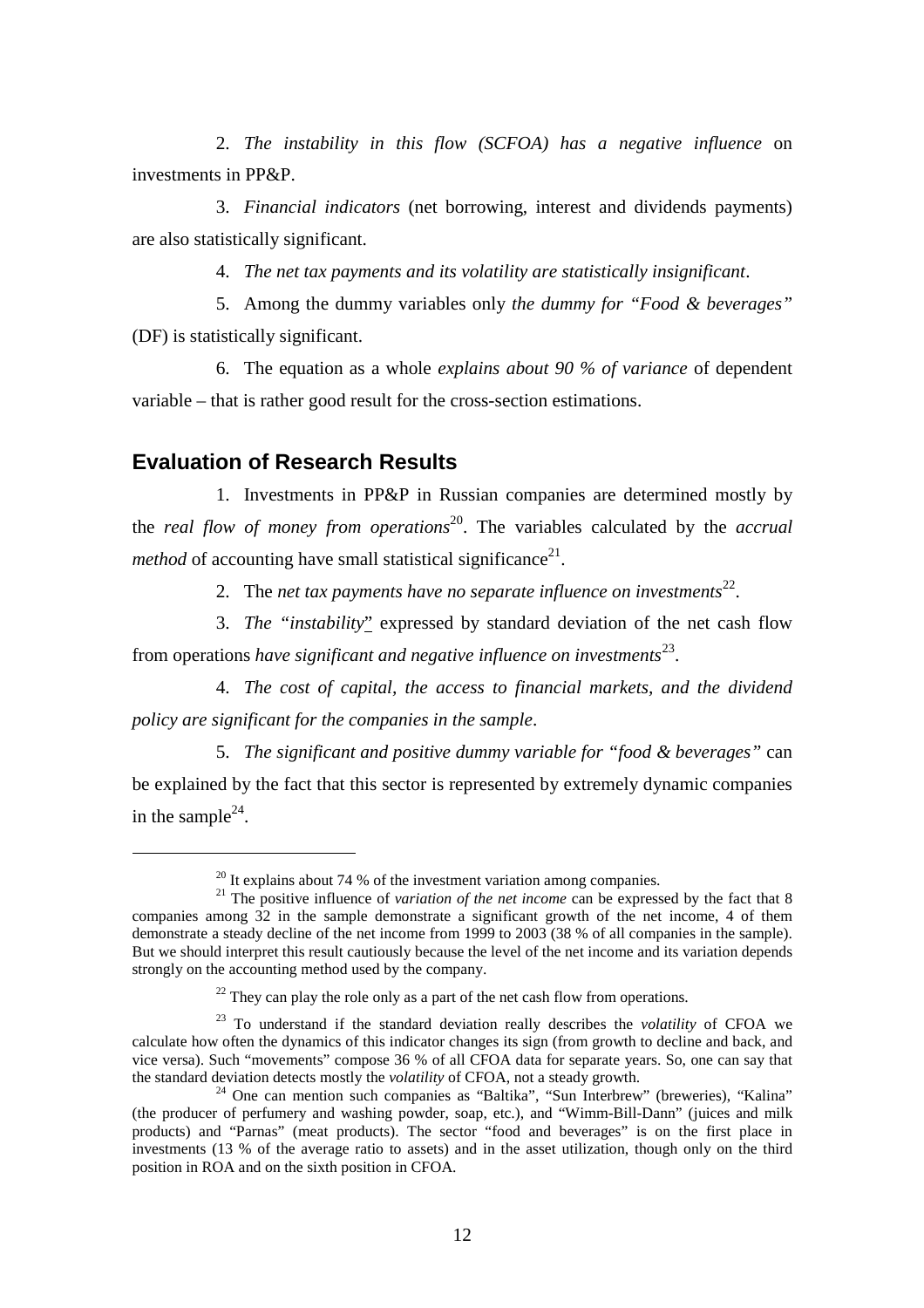## **Conclusions: Policy Implications and Links with National Innovation System**

The investments in PP&P in the Russian industry can be adequately explained by the statistical data. The main factor of investments is the *real money* the companies get from their main activities. The *instability* in this flow has a negative influence. That means that economic, social and political measures to increase stability of society are of critical importance. The President Message to the Russian Federal Congress on the  $25<sup>th</sup>$ of April 2005 contains the immediate steps in this field.

 In spite of the general weakness of the Russian financial markets the successful companies can get money from internal and external markets. The cost of capital like the dividend policy is of critical importance for these companies. That is why the Bank of Russia's policy oriented on decreasing inflation and interest rates can bring fruitful results. The access of foreign financial institutions to the Russian market should be reevaluated seriously in the direction of further liberalization. The Russian Ministry of Finance should strengthen the policy that have a purpose to increase the transparency of companies and implement the International Accounting Standards.

 The critical importance of such factor as the cash flow from operations in investments and weak influence of the net tax payments means that not only political and social factors but *economic factors* determine the Russian future development, and that the depressive role of tax payments is exaggerated in the Russian economic debates as well.

 The sectors' and companies' differences are not very considerable when the factors of investments are considered. That means that the laws of the market economy become more and more common for Russia, and that the Russian innovation policy should support private innovational institutions. In the market conditions they can be more effective than traditional government-sponsored institutions.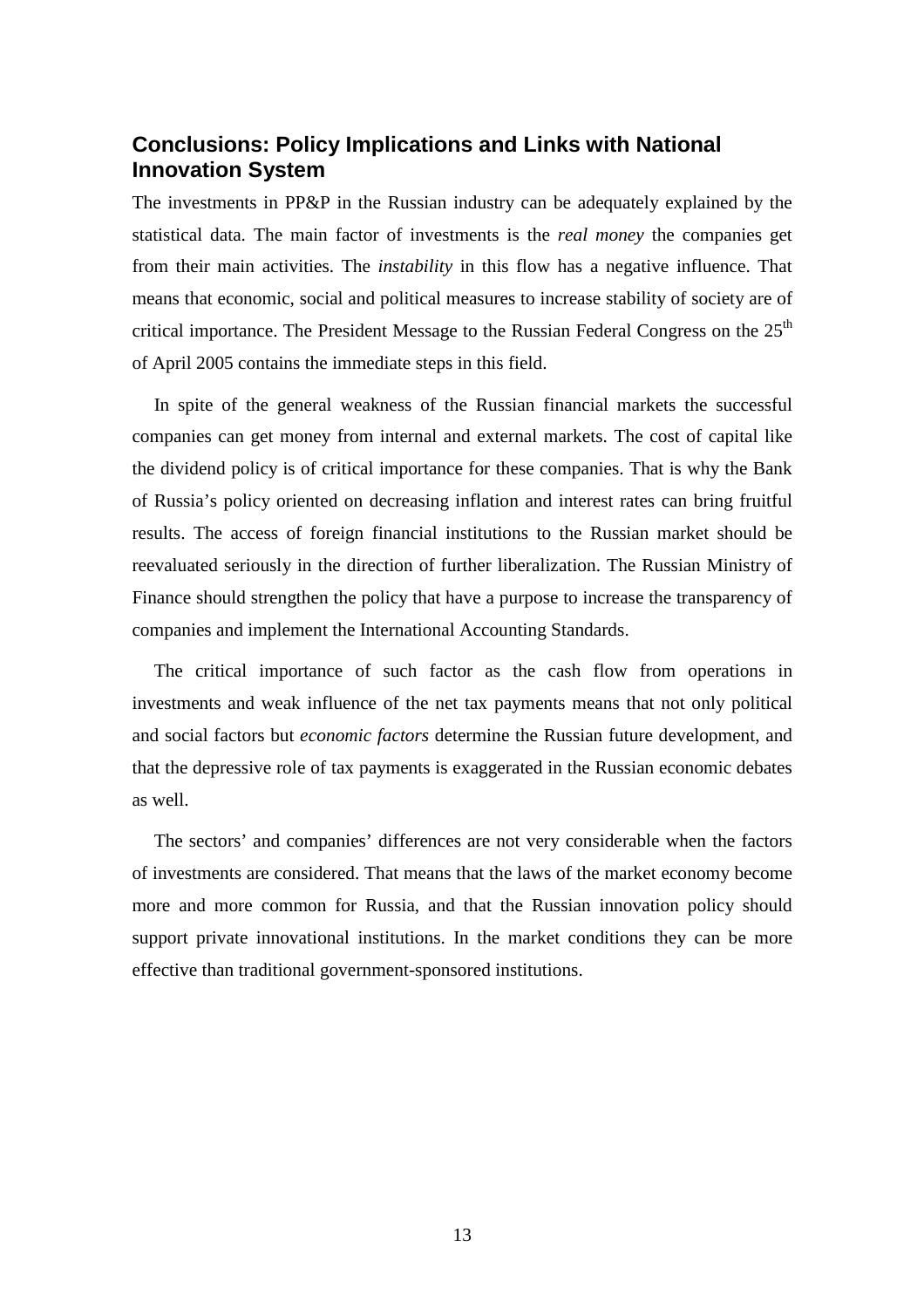**Supplement 1. Full Estimation Output, Serial Correlation and Unit Root Tests for All-Russian Investment Econometric Equation25.** 

| <b>Dependent Variable: I</b>    |                              |                                  |                                      |          |  |  |  |
|---------------------------------|------------------------------|----------------------------------|--------------------------------------|----------|--|--|--|
|                                 | <b>Method: Least Squares</b> |                                  |                                      |          |  |  |  |
| Sample: 140                     |                              |                                  |                                      |          |  |  |  |
|                                 |                              | <b>Included observations: 40</b> |                                      |          |  |  |  |
| <b>Variable</b>                 | <b>Coefficient</b>           | <b>Std. Error</b>                | t-statistics                         | Prob.    |  |  |  |
| $\mathbf C$                     | 38.31210                     | 19.20223                         | 1.995190                             | 0.0532   |  |  |  |
| <b>POTENTIAL</b>                | 0.150315                     | 0.008723                         | 17.23224                             | 0.0000   |  |  |  |
| <b>R-squared</b>                | 0.886550                     |                                  | Mean dependent variance              | 286.9350 |  |  |  |
| <b>Adjusted R-squared</b>       | 0.883565                     |                                  | S.D. dependent variance              | 234.8622 |  |  |  |
| S.E. of regression              | 80.14112                     |                                  | <b>Akaike info criterion</b>         | 11.65416 |  |  |  |
| <b>Sum squared residuals</b>    | 244058.8                     |                                  | <b>Schwarz criterion</b>             | 11.73861 |  |  |  |
| Log likelihood                  | -231.0832                    |                                  | <b>F</b> -statistics                 | 296.9501 |  |  |  |
| <b>Durbin-Watson statistics</b> | 2.167745                     |                                  | <b>Prob.</b> ( <b>F</b> -statistics) | 0.000000 |  |  |  |

## **1a) Estimation Output**

 $\overline{a}$ 

 $25$  The econometric procedures were taken from such classic handbooks as [2] and [3]. The equations were estimated by EViews4 econometric program package.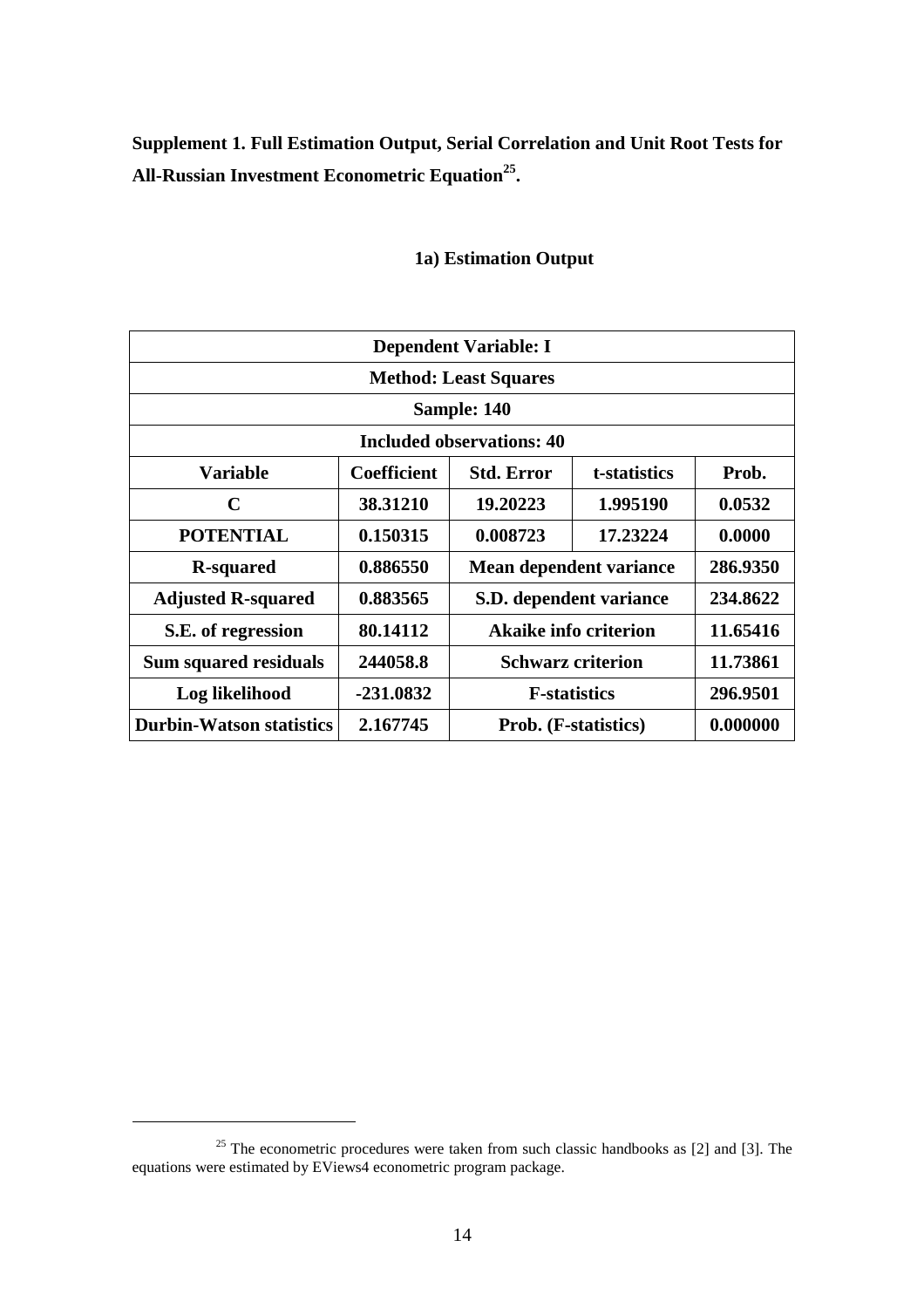| <b>F-statistics</b>                                   | 0.769430              |                                   | <b>Probability</b> |          |  |  |  |
|-------------------------------------------------------|-----------------------|-----------------------------------|--------------------|----------|--|--|--|
|                                                       |                       |                                   |                    |          |  |  |  |
| Obs*R-squared                                         | 1.639751              | <b>Probability</b>                |                    | 0.440486 |  |  |  |
|                                                       | <b>Test Equation:</b> |                                   |                    |          |  |  |  |
| <b>Dependent Variable: RESID</b>                      |                       |                                   |                    |          |  |  |  |
| <b>Method: Least Squares</b>                          |                       |                                   |                    |          |  |  |  |
| Presample missing value lagged residuals set to zero. |                       |                                   |                    |          |  |  |  |
| <b>Variable</b>                                       | <b>Coefficient</b>    | <b>Std. Error</b>                 | t-statistics       | Prob.    |  |  |  |
| $\mathbf C$                                           | 3.188232              | 19.49184                          | 0.163568           | 0.8710   |  |  |  |
| <b>POT</b>                                            | $-0.002350$           | 0.008979                          | $-0.261708$        | 0.7950   |  |  |  |
| $RESID(-1)$                                           | $-0.130193$           | 0.168668                          | -0.771888          | 0.4452   |  |  |  |
| $RESID(-2)$                                           | $-0.180422$           | 0.170331                          | -1.059244          | 0.2965   |  |  |  |
| <b>R-squared</b>                                      | 0.040994              | Mean dependent variance           |                    | 4.09E-14 |  |  |  |
| <b>Adjusted R-squared</b>                             | $-0.038923$           | S.D. dependent variance           |                    | 79.10700 |  |  |  |
| S.E. of regression                                    | 80.63186              | Akaike info criterion<br>11.71230 |                    |          |  |  |  |
| Sum squared residuals                                 | 234053.9              | <b>Schwarz criterion</b>          |                    | 11.88119 |  |  |  |
| Log likelihood                                        | $-230.2461$           | <b>F-statistics</b><br>0.512953   |                    |          |  |  |  |
| <b>Durbin-Watson statistics</b>                       | 2.062032              | <b>Prob(F-statistics)</b>         |                    | 0.675939 |  |  |  |

## **1b) Breusch-Godfrey Serial Correlation LM Test:**

One can see that the Breusch-Godfrey test rejects the serial correlation existence.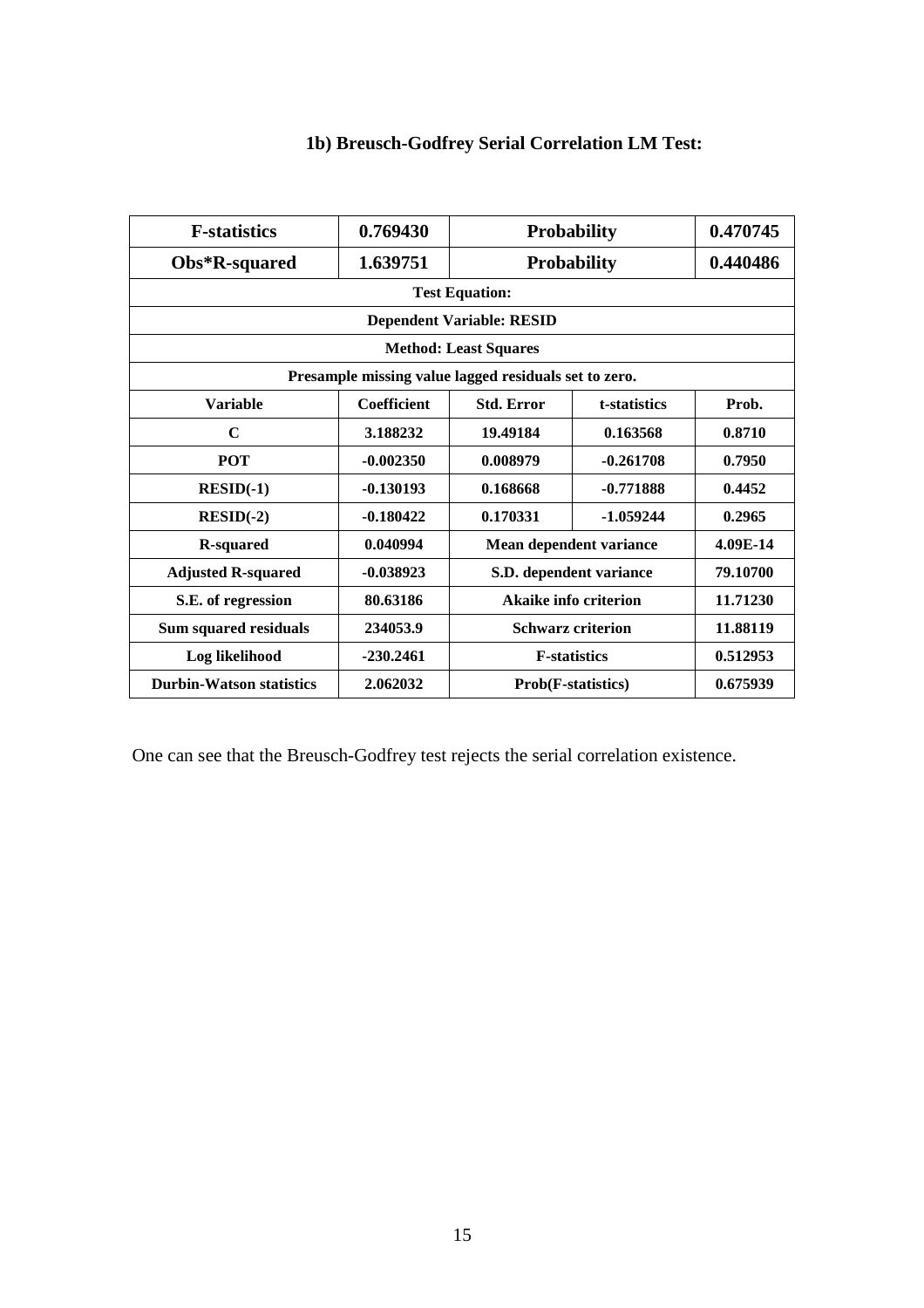#### **1c) Unit Root Tests**

# **Augmented Dickey-Fuller Unit Root Test on I:**

 $\blacksquare$ 

٦

| Null Hypothesis: I has a unit root             |                                  |                                                                                                                |                                                                                                                                                                                                                                                                                                                                                                                                      |  |  |  |
|------------------------------------------------|----------------------------------|----------------------------------------------------------------------------------------------------------------|------------------------------------------------------------------------------------------------------------------------------------------------------------------------------------------------------------------------------------------------------------------------------------------------------------------------------------------------------------------------------------------------------|--|--|--|
|                                                |                                  |                                                                                                                |                                                                                                                                                                                                                                                                                                                                                                                                      |  |  |  |
|                                                |                                  |                                                                                                                |                                                                                                                                                                                                                                                                                                                                                                                                      |  |  |  |
|                                                |                                  | t-statistics                                                                                                   | Prob.*                                                                                                                                                                                                                                                                                                                                                                                               |  |  |  |
| <b>Augmented Dickey-Fuller test statistics</b> |                                  |                                                                                                                |                                                                                                                                                                                                                                                                                                                                                                                                      |  |  |  |
| 1% level                                       |                                  | -4.211868                                                                                                      |                                                                                                                                                                                                                                                                                                                                                                                                      |  |  |  |
| 5% level                                       |                                  | $-3.529758$                                                                                                    |                                                                                                                                                                                                                                                                                                                                                                                                      |  |  |  |
| $10\%$ level                                   |                                  | $-3.196411$                                                                                                    |                                                                                                                                                                                                                                                                                                                                                                                                      |  |  |  |
|                                                |                                  |                                                                                                                |                                                                                                                                                                                                                                                                                                                                                                                                      |  |  |  |
|                                                |                                  |                                                                                                                |                                                                                                                                                                                                                                                                                                                                                                                                      |  |  |  |
|                                                |                                  |                                                                                                                |                                                                                                                                                                                                                                                                                                                                                                                                      |  |  |  |
|                                                |                                  |                                                                                                                |                                                                                                                                                                                                                                                                                                                                                                                                      |  |  |  |
|                                                |                                  |                                                                                                                |                                                                                                                                                                                                                                                                                                                                                                                                      |  |  |  |
|                                                |                                  |                                                                                                                |                                                                                                                                                                                                                                                                                                                                                                                                      |  |  |  |
| <b>Coefficient</b>                             | <b>Std. Error</b>                | t-statistics                                                                                                   | Prob.                                                                                                                                                                                                                                                                                                                                                                                                |  |  |  |
| $-0.655024$                                    | 0.181980                         | $-3.599433$                                                                                                    | 0.0010                                                                                                                                                                                                                                                                                                                                                                                               |  |  |  |
| -51.60846                                      | 36.94451                         | $-1.396918$                                                                                                    | 0.1710                                                                                                                                                                                                                                                                                                                                                                                               |  |  |  |
| 12.56316                                       | 3.345838                         | 3.754862                                                                                                       | 0.0006                                                                                                                                                                                                                                                                                                                                                                                               |  |  |  |
| 0.286262                                       |                                  |                                                                                                                | 23.21154                                                                                                                                                                                                                                                                                                                                                                                             |  |  |  |
| 0.246610                                       |                                  |                                                                                                                | 125.1591                                                                                                                                                                                                                                                                                                                                                                                             |  |  |  |
| 108.6357                                       |                                  |                                                                                                                | 12.28768                                                                                                                                                                                                                                                                                                                                                                                             |  |  |  |
| 424861.6                                       |                                  |                                                                                                                | 12.41565                                                                                                                                                                                                                                                                                                                                                                                             |  |  |  |
| $-236.6098$                                    |                                  |                                                                                                                | 7.219338                                                                                                                                                                                                                                                                                                                                                                                             |  |  |  |
| 1.802553                                       | Prob. (F-statistics)<br>0.002310 |                                                                                                                |                                                                                                                                                                                                                                                                                                                                                                                                      |  |  |  |
|                                                |                                  | <b>Dependent Variable: D(I)</b><br><b>Method: Least Squares</b><br>Sample(adjusted): 2 40 IF $\overline{1>21}$ | <b>Exogenous: Constant, Linear Trend</b><br>Lag Length: 0 (Automatic based on SIC, MAXLAG=2)<br>$-3.599433$<br>*MacKinnon (1996) one-sided p-values.<br><b>Augmented Dickey-Fuller Test Equation</b><br>Included observations: 39 after adjusting endpoints<br>Mean dependent variance<br>S.D. dependent variance<br><b>Akaike info criterion</b><br><b>Schwarz criterion</b><br><b>F-statistics</b> |  |  |  |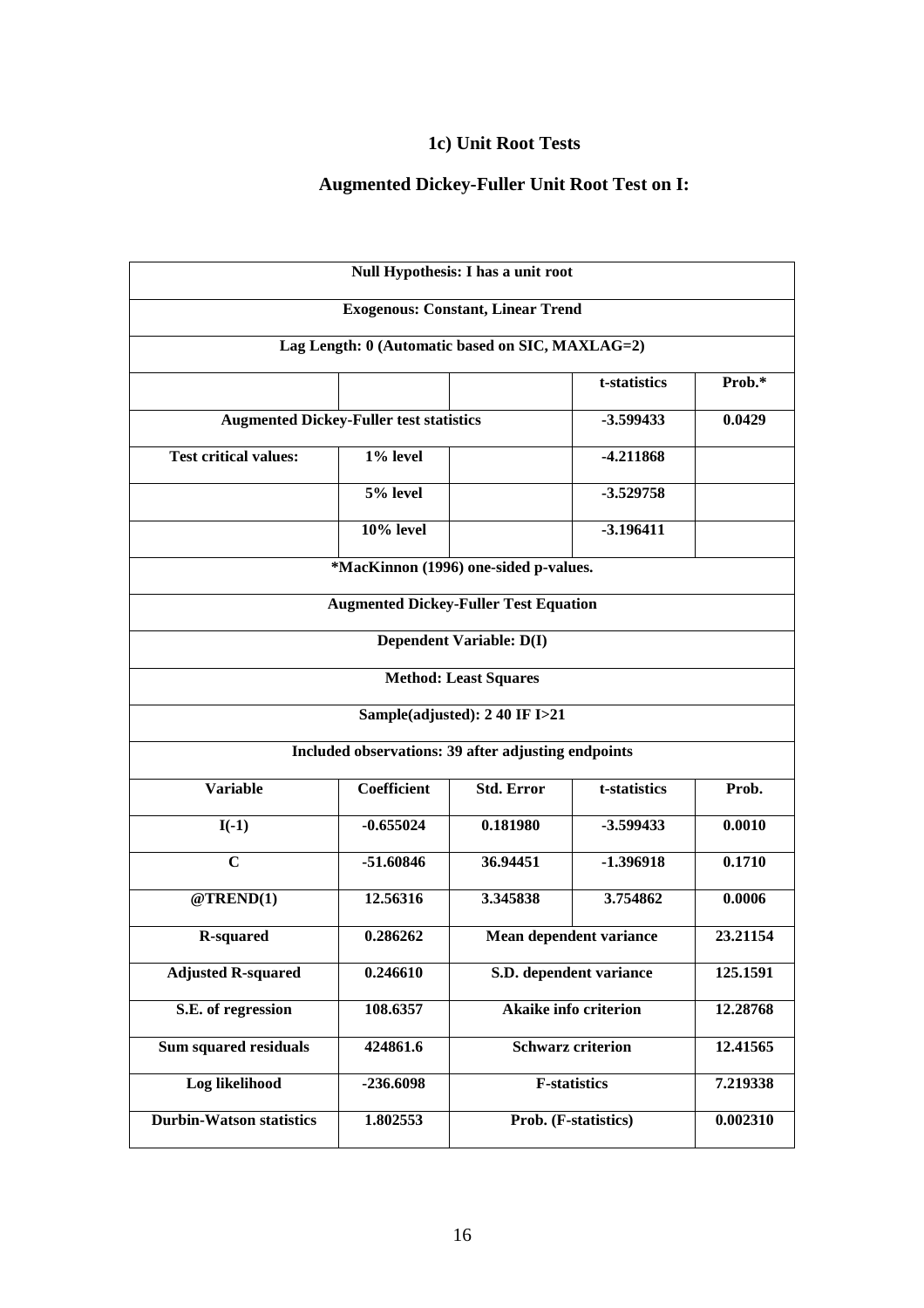## **Augmented Dickey-Fuller Unit Root Test on POTENTIAL:**

|                                                     | Null Hypothesis: POT has a unit root |                                              |                              |          |  |  |
|-----------------------------------------------------|--------------------------------------|----------------------------------------------|------------------------------|----------|--|--|
|                                                     |                                      | <b>Exogenous: Constant, Linear Trend</b>     |                              |          |  |  |
| Lag Length: 7 (Automatic based on SIC, MAXLAG=9)    |                                      |                                              |                              |          |  |  |
|                                                     |                                      |                                              | t-statistics                 | Prob.*   |  |  |
| <b>Augmented Dickey-Fuller test statistics</b>      |                                      |                                              | 3.588652                     | 1.0000   |  |  |
| <b>Test critical values:</b>                        | 1% level                             |                                              | $-4.273277$                  |          |  |  |
|                                                     | 5% level                             |                                              | $-3.557759$                  |          |  |  |
|                                                     | $10\%$ level                         |                                              | $-3.212361$                  |          |  |  |
|                                                     |                                      | *MacKinnon (1996) one-sided p-values.        |                              |          |  |  |
|                                                     |                                      | <b>Augmented Dickey-Fuller Test Equation</b> |                              |          |  |  |
|                                                     |                                      | <b>Dependent Variable: D(POT)</b>            |                              |          |  |  |
|                                                     |                                      | <b>Method: Least Squares</b>                 |                              |          |  |  |
|                                                     | Sample(adjusted): 9 40 IF I>21       |                                              |                              |          |  |  |
| Included observations: 32 after adjusting endpoints |                                      |                                              |                              |          |  |  |
| <b>Variable</b>                                     | Coefficient                          | <b>Std. Error</b>                            | t-statistics                 | Prob.    |  |  |
| $POT(-1)$                                           | 0.294563                             | 0.082082                                     | 3.588652                     | 0.0016   |  |  |
| $D(POT(-1))$                                        | $-1.133547$                          | 0.280142                                     | -4.046335                    | 0.0005   |  |  |
| $D(POT(-2))$                                        | $-0.508793$                          | 0.285873                                     | $-1.779790$                  | 0.0889   |  |  |
| $D(POT(-3))$                                        | $-0.849038$                          | 0.280539                                     | $-3.026448$                  | 0.0062   |  |  |
| $D(POT(-4))$                                        | $-0.301627$                          | 0.331406                                     | $-0.910144$                  | 0.3726   |  |  |
| $D(POT(-5))$                                        | $-0.160665$                          | 0.298670                                     | $-0.537935$                  | 0.5960   |  |  |
| $D(POT(-6))$                                        | $-0.963227$                          | 0.291648                                     | $-3.302702$                  | 0.0032   |  |  |
| $D(POT(-7))$                                        | $-0.639517$                          | 0.295828                                     | $-2.161790$                  | 0.0418   |  |  |
| $\mathbf C$                                         | -74.79338                            | 87.90530                                     | $-0.850840$                  | 0.4040   |  |  |
| @TREND(1)                                           | 9.345629                             | 7.595004                                     | 1.230497                     | 0.2315   |  |  |
| <b>R-squared</b>                                    | 0.856608                             |                                              | Mean dependent variance      | 163.3665 |  |  |
| <b>Adjusted R-squared</b>                           | 0.797948                             |                                              | S.D. dependent variance      | 219.5606 |  |  |
| S.E. of regression                                  | 98.69301                             |                                              | <b>Akaike info criterion</b> | 12.27221 |  |  |
| <b>Sum squared residuals</b>                        | 214286.8                             |                                              | <b>Schwarz criterion</b>     | 12.73025 |  |  |
| Log likelihood                                      | $-186.3554$                          |                                              | <b>F-statistics</b>          | 14.60284 |  |  |
| <b>Durbin-Watson statistics</b>                     | 1.702866                             |                                              | Prob. (F-statistics)         | 0.000000 |  |  |

ADF-tests allow to reject the unit root hypothesis on I and POTENTIAL.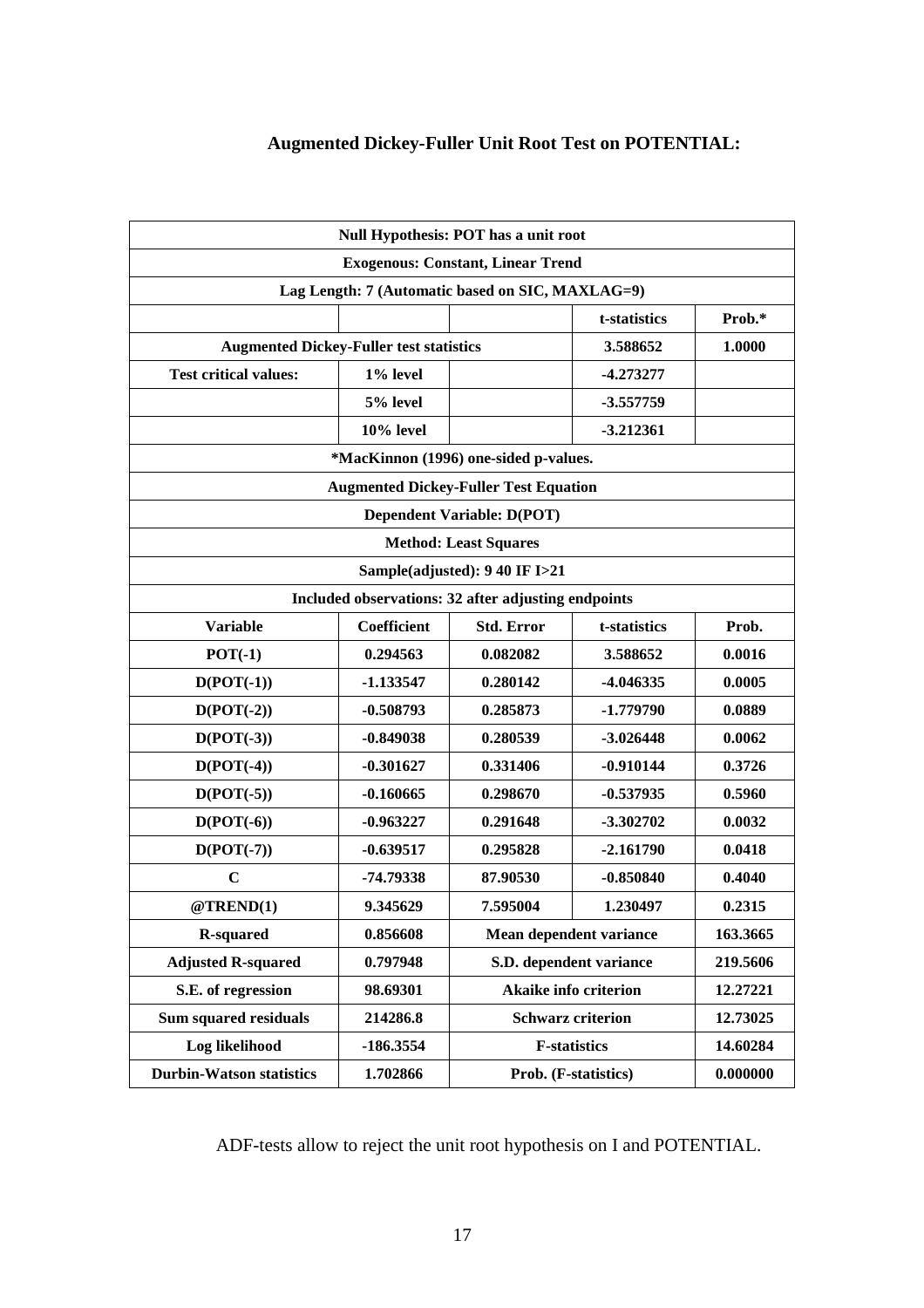## **Supplement 2. Full Estimation Output, Serial Correlation and Unit**

## **Root Tests for Credits from Russian Banks Econometric Equation.**

| <b>Dependent</b><br><b>Variable: RCR</b> | <b>Squares</b>     | Method: Least Sample(adjusted):<br>2 3 3 | <b>Included</b><br>observations:<br>31 | <b>Excluded</b><br>observations: 1<br>after adjusting<br>endpoints |
|------------------------------------------|--------------------|------------------------------------------|----------------------------------------|--------------------------------------------------------------------|
| <b>Variable</b>                          | <b>Coefficient</b> | <b>Std. Error</b>                        | t-statistics                           | Prob.                                                              |
| $\mathbf C$                              | 1128.245           | 206.8752                                 | 5.453747                               | 0.0000                                                             |
| IN                                       | 0.461077           | 0.124399                                 | 3.706433                               | 0.0010                                                             |
| GI                                       | 0.748273           | 0.175828                                 | 4.255718                               | 0.0003                                                             |
| $\bf{R}$                                 | 9.259400           | 2.432505                                 | 3.806530                               | 0.0008                                                             |
| V                                        | $-164.5323$        | 41.17356                                 | -3.996066                              | 0.0005                                                             |
| V1                                       | -71.38708          | 28.75167                                 | $-2.482884$                            | 0.0201                                                             |
| <b>R-squared</b>                         | 0.993313           | <b>Mean dependent variation</b>          |                                        | 1078.032                                                           |
| <b>Adjusted R-</b><br>squared            | 0.991976           |                                          | S.D. dependent variation               |                                                                    |
| S.E. of<br>regression                    | 81.20084           | <b>Akaike info criterion</b>             |                                        | 11.80371                                                           |
| <b>Sum squared</b><br>residuals          | 164839.4           | <b>Schwarz criterion</b>                 |                                        | 12.08126                                                           |
| Log likelihood                           | -176.9576          | <b>F-statistics</b>                      | 742.7207                               |                                                                    |
| <b>Durbin-Watson</b><br>statistics       | 1.226062           | Prob. (F-statistics)                     |                                        | 0.000000                                                           |

## **2a) Estimation Output**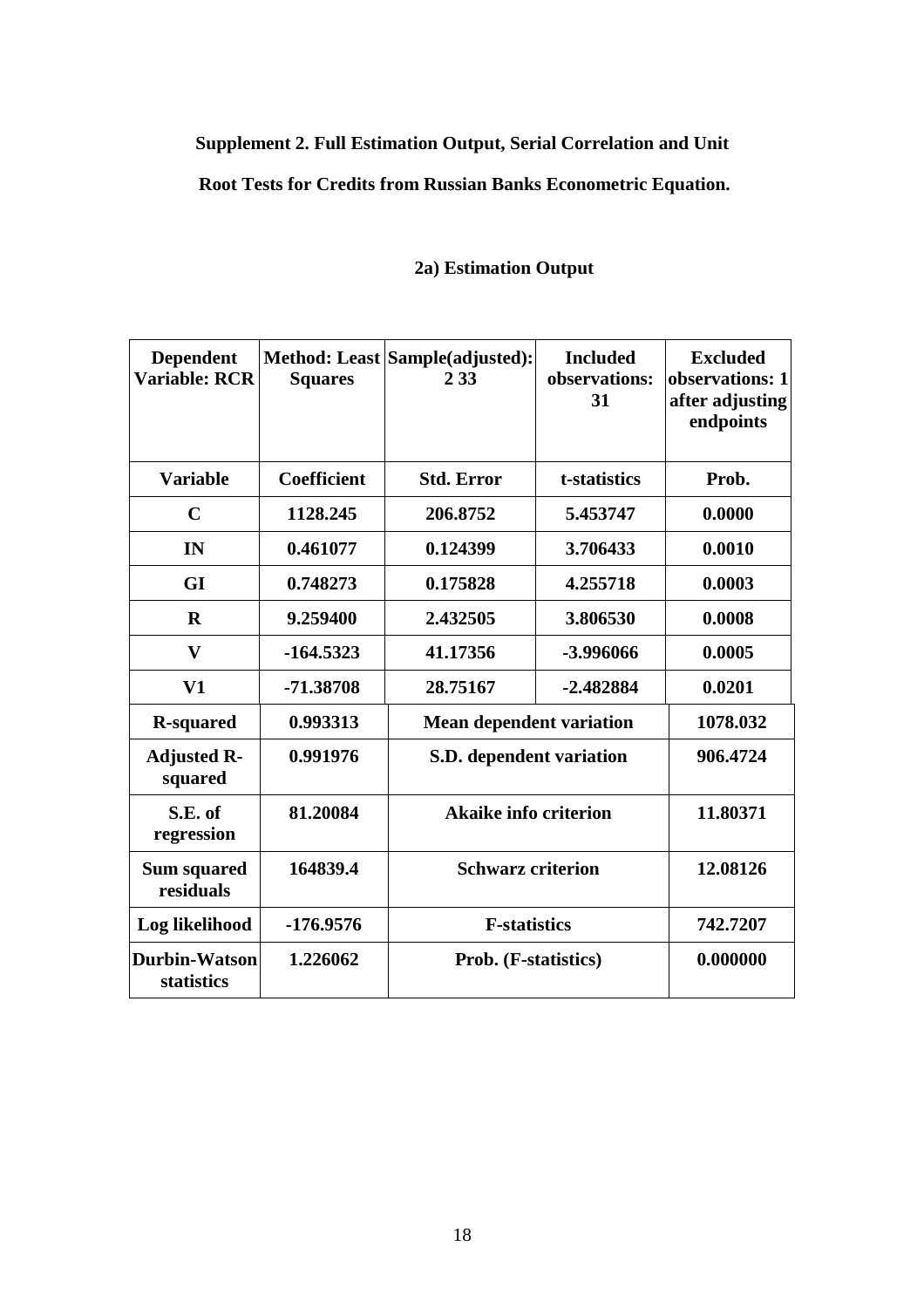| <b>Breusch-Godfrey Serial Correlation LM Test:</b>                 |                    |                                  |                    |             |  |
|--------------------------------------------------------------------|--------------------|----------------------------------|--------------------|-------------|--|
| <b>F-statistics</b>                                                | 1.722802           | <b>Probability</b>               |                    | 0.200819    |  |
| Obs*R-squared                                                      | 4.038997           |                                  | <b>Probability</b> | 0.132722    |  |
|                                                                    |                    | <b>Test Equation:</b>            |                    |             |  |
|                                                                    |                    | <b>Dependent Variable: RESID</b> |                    |             |  |
|                                                                    |                    | <b>Method: Least Squares</b>     |                    |             |  |
| Presample and interior missing value lagged residuals set to zero. |                    |                                  |                    |             |  |
| <b>Variable</b>                                                    | <b>Coefficient</b> | <b>Std. Error</b>                | t-statistics       | Prob.       |  |
| $\mathbf C$                                                        | $-68.75925$        | 204.0558                         | $-0.336963$        | 0.7392      |  |
| IN                                                                 | 0.075054           | 0.128707                         | 0.583140           | 0.5655      |  |
| PK                                                                 | $-0.104422$        | 0.184074                         | $-0.567282$        | 0.5760      |  |
| $\mathbf R$                                                        | $-0.431104$        | 2.453155                         | $-0.175735$        | 0.8620      |  |
| $\mathbf{V}$                                                       | 21.37793           | 41.57940                         | 0.514147           | 0.6121      |  |
| V1                                                                 | $-10.18330$        | 28.55432                         | $-0.356629$        | 0.7246      |  |
| $RESID(-1)$                                                        | 0.480730           | 0.229176                         | 2.097649           | 0.0471      |  |
| $RESID(-2)$                                                        | $-0.192881$        | 0.227863                         | $-0.846481$        | 0.4060      |  |
| <b>R-squared</b>                                                   | 0.130290           | Mean dependent variance          |                    | $-3.86E-13$ |  |
| <b>Adjusted R-squared</b>                                          | $-0.134404$        | S.D. dependent variance          |                    | 74.12588    |  |
| S.E. of regression                                                 | 78.95030           | <b>Akaike info criterion</b>     |                    | 11.79315    |  |
| <b>Sum squared residuals</b>                                       | 143362.4           | <b>Schwarz criterion</b>         |                    | 12.16321    |  |
| Log likelihood                                                     | $-174.7938$        | <b>F-statistics</b><br>0.492229  |                    |             |  |
| <b>Durbin-Watson statistics</b>                                    | 1.930165           | 0.830400<br>Prob. (F-statistics) |                    |             |  |

## **2b) Breusch-Godfrey Serial Correlation LM Test:**

The Breusch-Godfrey test rejects the serial correlation existence.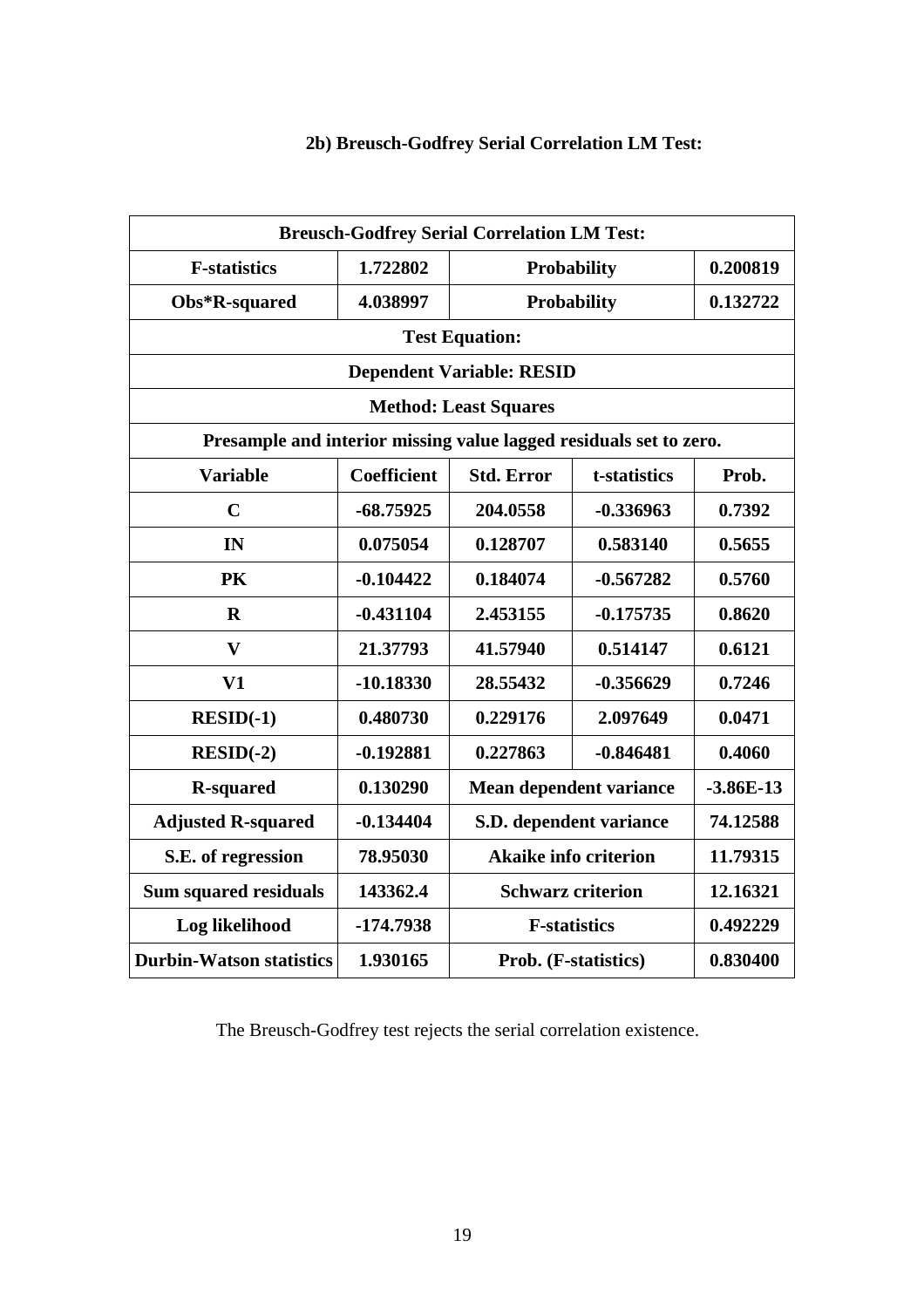## **2c) Unit Root Tests**

# **Augmented Dickey-Fuller Unit Root Test on RCR:**

| <b>Null Hypothesis: RCR has a unit root</b>         |              |                                          |                         |          |
|-----------------------------------------------------|--------------|------------------------------------------|-------------------------|----------|
| <b>Exogenous: Constant</b>                          |              |                                          |                         |          |
| Lag Length: 0 (Automatic based on SIC, MAXLAG=9)    |              |                                          |                         |          |
|                                                     |              |                                          | t-statistics            | Prob.*   |
| <b>Augmented Dickey-Fuller test statistics</b>      |              |                                          | 9.065481                | 1.0000   |
| <b>Test critical values:</b>                        | 1% level     |                                          | $-3.653730$             |          |
|                                                     | 5% level     |                                          | $-2.957110$             |          |
|                                                     | $10\%$ level |                                          | $-2.617434$             |          |
| *MacKinnon (1996) one-sided p-values.               |              |                                          |                         |          |
| <b>Augmented Dickey-Fuller Test Equation</b>        |              |                                          |                         |          |
| <b>Dependent Variable: D(RCR)</b>                   |              |                                          |                         |          |
| <b>Method: Least Squares</b>                        |              |                                          |                         |          |
| Sample(adjusted): 2 33                              |              |                                          |                         |          |
| Included observations: 32 after adjusting endpoints |              |                                          |                         |          |
| <b>Variable</b>                                     | Coefficient  | <b>Std. Error</b>                        | t-statistics            | Prob.    |
| $RCR(-1)$                                           | 0.087293     | 0.009629                                 | 9.065481                | 0.0000   |
| $\mathbf C$                                         | 7.826211     | 12.31802                                 | 0.635347                | 0.5300   |
| <b>R-squared</b>                                    | 0.732580     |                                          | Mean dependent variance | 94.43750 |
| <b>Adjusted R-squared</b>                           | 0.723666     | S.D. dependent variance                  |                         | 83.67099 |
| S.E. of regression                                  | 43.98376     | <b>Akaike info criterion</b><br>10.46598 |                         |          |
| <b>Sum squared residuals</b>                        | 58037.13     | <b>Schwarz criterion</b>                 |                         | 10.55759 |
| Log likelihood                                      | $-165.4557$  | <b>F-statistics</b>                      |                         | 82.18295 |
| <b>Durbin-Watson</b><br>statistics                  | 2.286883     | Prob. (F-statistics)                     |                         | 0.000000 |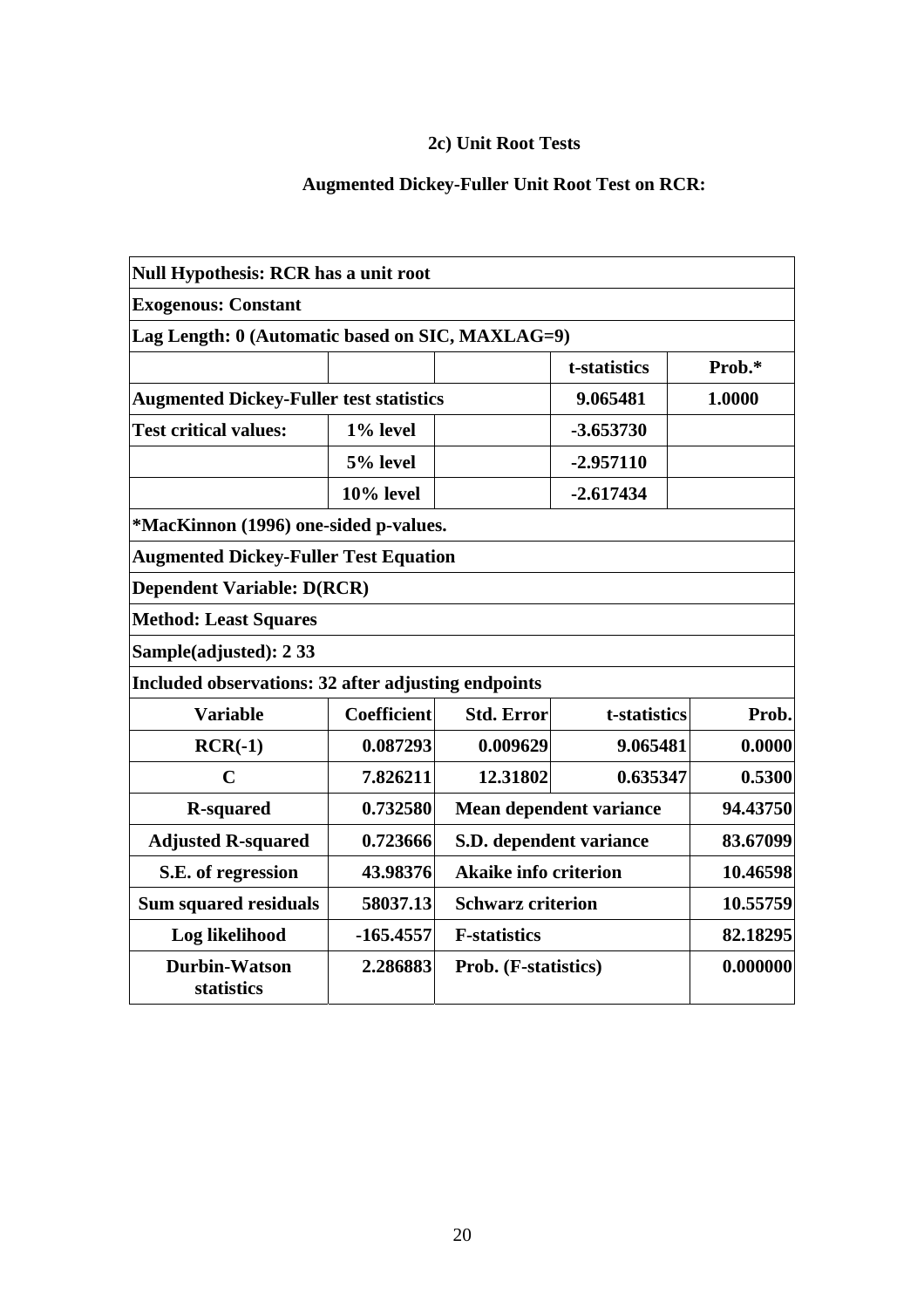# **Augmented Dickey-Fuller Unit Root Test on IN:**

|                                                     | Null Hypothesis: IN has a unit root |                              |                         |          |          |
|-----------------------------------------------------|-------------------------------------|------------------------------|-------------------------|----------|----------|
| <b>Exogenous: Constant</b>                          |                                     |                              |                         |          |          |
| Lag Length: 3 (Automatic based on SIC, MAXLAG=9)    |                                     |                              |                         |          |          |
|                                                     |                                     |                              | t-statistics            |          | Prob.*   |
| <b>Augmented Dickey-Fuller test statistics</b>      |                                     |                              | 5.734239                |          | 1.0000   |
| <b>Test critical values:</b>                        | 1% level                            |                              | -3.679322               |          |          |
|                                                     | 5% level                            |                              | $-2.967767$             |          |          |
|                                                     | $10\%$ level                        |                              | $-2.622989$             |          |          |
| *MacKinnon (1996) one-sided p-values.               |                                     |                              |                         |          |          |
| <b>Augmented Dickey-Fuller Test Equation</b>        |                                     |                              |                         |          |          |
| <b>Dependent Variable: D(IN)</b>                    |                                     |                              |                         |          |          |
| <b>Method: Least Squares</b>                        |                                     |                              |                         |          |          |
| Date: 06/07/05 Time: 15:25                          |                                     |                              |                         |          |          |
| Sample(adjusted): 5 33                              |                                     |                              |                         |          |          |
| Included observations: 29 after adjusting endpoints |                                     |                              |                         |          |          |
| <b>Variable</b>                                     | <b>Coefficient</b>                  | <b>Std. Error</b>            | t-statistics            |          | Prob.    |
| $IN(-1)$                                            | 0.171000                            | 0.029821                     | 5.734239                |          | 0.0000   |
| $D(IN(-1))$                                         | $-0.831301$                         | 0.142734                     | $-5.824142$             |          | 0.0000   |
| $D(IN(-2))$                                         | $-0.745963$                         | 0.164000                     | -4.548552               |          | 0.0001   |
| $D(IN(-3))$                                         | $-0.950339$                         | 0.136880                     | $-6.942841$             |          | 0.0000   |
| $\mathbf C$                                         | 54.11870                            | 37.27052                     | 1.452051                |          | 0.1594   |
| <b>R-squared</b>                                    | 0.763721                            |                              | Mean dependent variance |          | 94.84828 |
| <b>Adjusted R-squared</b>                           | 0.724341                            |                              | S.D. dependent variance |          | 184.5630 |
| S.E. of regression                                  | 96.90157                            | <b>Akaike info criterion</b> |                         | 12.14085 |          |
| <b>Sum squared</b><br>residuals                     | 225358.0                            | <b>Schwarz criterion</b>     |                         | 12.37659 |          |
| Log likelihood                                      | $-171.0424$                         | <b>F-statistics</b>          |                         |          | 19.39368 |
| <b>Durbin-Watson</b><br>statistics                  | 1.149259                            | Prob. (F-statistics)         |                         |          | 0.000000 |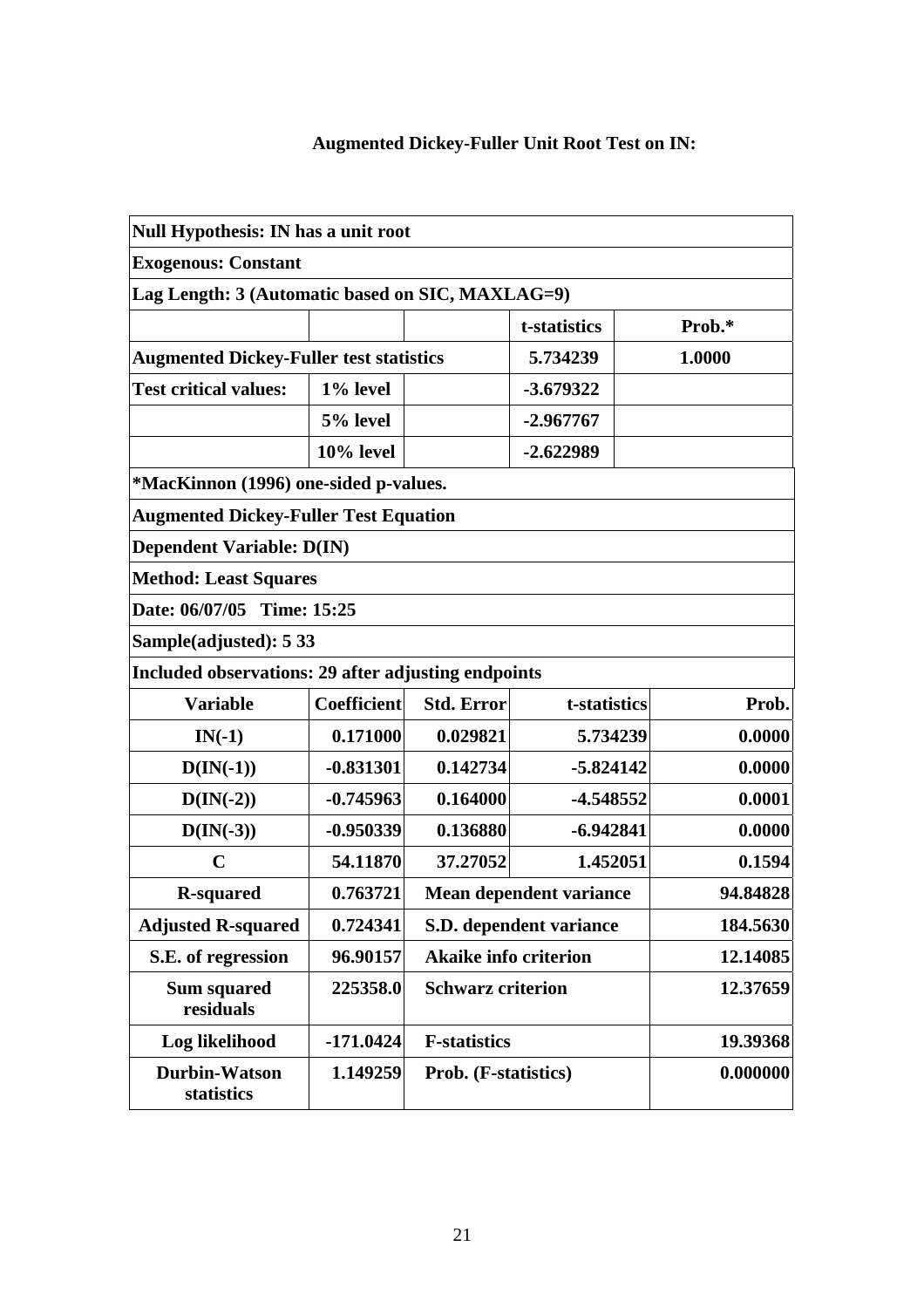# **Augmented Dickey-Fuller Unit Root Test on GI:**

|                                                | <b>Null Hypothesis: GI has a unit root</b> |                                              |                                                     |          |
|------------------------------------------------|--------------------------------------------|----------------------------------------------|-----------------------------------------------------|----------|
|                                                |                                            | <b>Exogenous: Constant, Linear Trend</b>     |                                                     |          |
|                                                |                                            |                                              | Lag Length: 0 (Automatic based on SIC, MAXLAG=2)    |          |
|                                                |                                            |                                              | t-statistics                                        | Prob.*   |
| <b>Augmented Dickey-Fuller test statistics</b> |                                            |                                              | $-3.682509$                                         | 0.0383   |
| <b>Test critical values:</b>                   | 1% level                                   |                                              | $-4.273277$                                         |          |
|                                                | 5% level                                   | $-3.557759$                                  |                                                     |          |
|                                                | $10%$ level                                |                                              | $-3.212361$                                         |          |
|                                                |                                            | *MacKinnon (1996) one-sided p-values.        |                                                     |          |
|                                                |                                            | <b>Augmented Dickey-Fuller Test Equation</b> |                                                     |          |
|                                                |                                            | <b>Dependent Variable: D (PK)</b>            |                                                     |          |
|                                                |                                            | <b>Method: Least Squares</b>                 |                                                     |          |
|                                                |                                            | Sample(adjusted): 233                        |                                                     |          |
|                                                |                                            |                                              | Included observations: 32 after adjusting endpoints |          |
| <b>Variable</b>                                | <b>Coefficient</b>                         | <b>Std. Error</b><br>t-statistics<br>Prob.   |                                                     |          |
| $PK(-1)$                                       | $-0.682610$                                | 0.185365                                     | $-3.682509$                                         | 0.0009   |
| $\mathbf C$                                    | $-17.09641$                                | 48.65280                                     | $-0.351396$                                         | 0.7278   |
| @TREND(1)                                      | 36.87810                                   | 9.626899                                     | 3.830735                                            | 0.0006   |
| <b>R-squared</b>                               | 0.336030                                   | Mean dependent variance<br>54.83750          |                                                     |          |
| <b>Adjusted R-squared</b>                      | 0.290239                                   |                                              | S.D. dependent variance                             | 157.6204 |
| S.E. of regression                             | 132.7909                                   | <b>Akaike info criterion</b><br>12.70449     |                                                     |          |
| <b>Sum squared residuals</b>                   | 511369.6                                   | 12.84190<br><b>Schwarz criterion</b>         |                                                     |          |
| Log likelihood                                 | $-200.2718$                                |                                              | <b>F-statistics</b>                                 | 7.338338 |
| <b>Durbin-Watson</b><br>statistics             | 1.982180                                   | Prob. (F-statistics)<br>0.002637             |                                                     |          |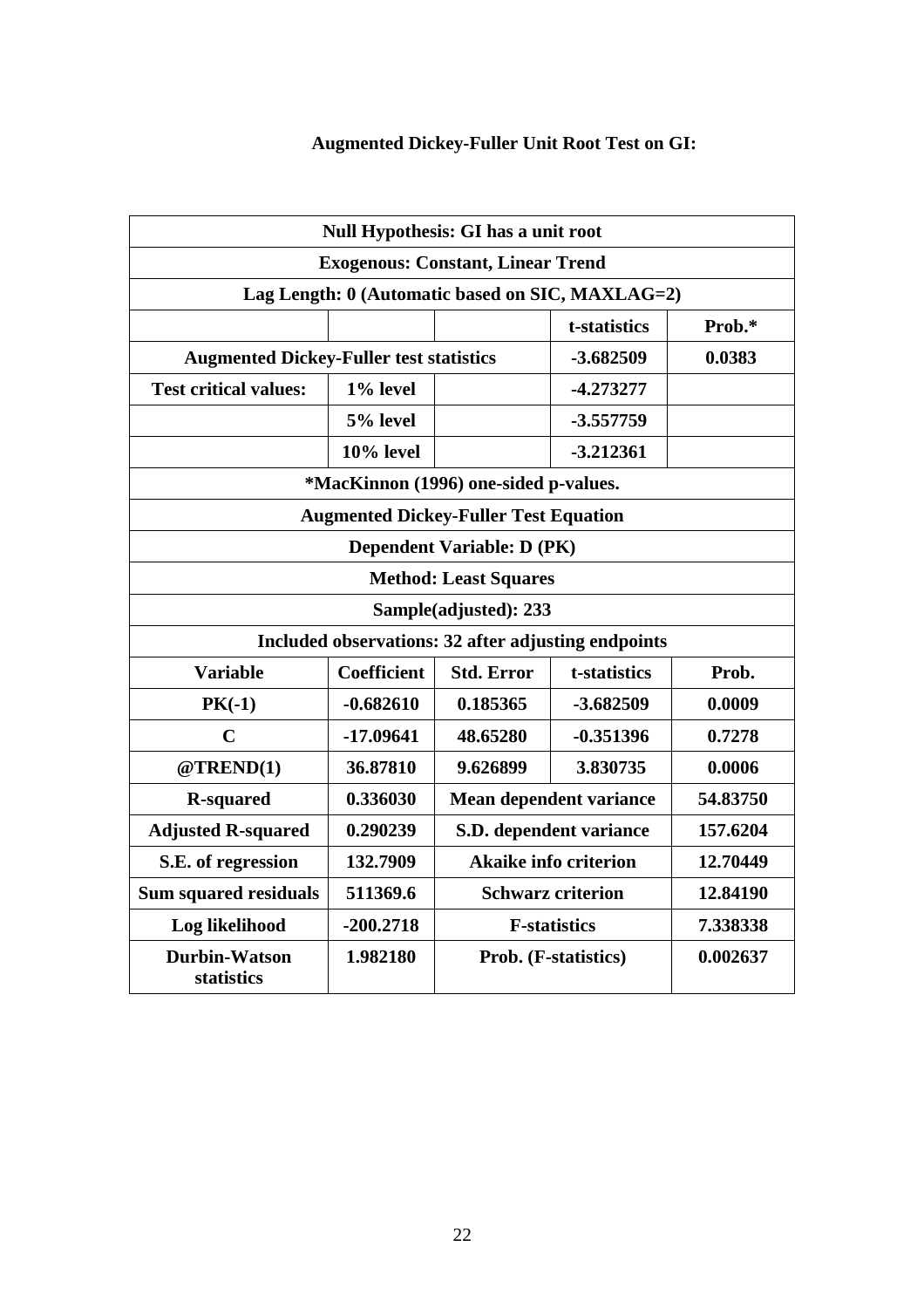## **Augmented Dickey-Fuller Unit Root Test on R:**

| Null Hypothesis: R has a unit root                                        |                    |                                     |                         |             |
|---------------------------------------------------------------------------|--------------------|-------------------------------------|-------------------------|-------------|
| <b>Exogenous: Constant</b>                                                |                    |                                     |                         |             |
| Lag Length: 9 (Automatic based on SIC, MAXLAG=9)                          |                    |                                     |                         |             |
|                                                                           |                    |                                     | t-statistics            | Prob.*      |
| <b>Augmented Dickey-Fuller test statistics</b>                            |                    |                                     | -3.735631               | 0.0189      |
| <b>Test critical values:</b>                                              | 1% level           |                                     | -4.121990               |             |
|                                                                           | 5% level           |                                     | $-3.144920$             |             |
|                                                                           | $10\%$ level       |                                     | $-2.713751$             |             |
| *MacKinnon (1996) one-sided p-values.                                     |                    |                                     |                         |             |
| Warning: Probabilities and critical values calculated for 20 observations |                    |                                     |                         |             |
| and may not be accurate for a sample size of 12                           |                    |                                     |                         |             |
| <b>Augmented Dickey-Fuller Test Equation</b>                              |                    |                                     |                         |             |
| <b>Dependent Variable: D(R)</b>                                           |                    |                                     |                         |             |
| <b>Method: Least Squares</b>                                              |                    |                                     |                         |             |
| Sample(adjusted): 11 22                                                   |                    |                                     |                         |             |
| Included observations: 12 after adjusting endpoints                       |                    |                                     |                         |             |
| <b>Variable</b>                                                           | <b>Coefficient</b> | <b>Std. Error</b>                   | t-statistics            | Prob.       |
| $R(-1)$                                                                   | $-0.417463$        | 0.111752                            | -3.735631               | 0.1665      |
| $D(R(-1))$                                                                | $-0.203218$        | 0.290647                            | $-0.699192$             | 0.6115      |
| $D(R(-2))$                                                                | 0.094523           | 0.145528                            | 0.649521                | 0.6333      |
| $D(R(-3))$                                                                | $-0.007521$        | 0.170013                            | $-0.044235$             | 0.9719      |
| $D(R(-4))$                                                                | $-0.077373$        | 0.153554                            | $-0.503881$             | 0.7029      |
| $D(R(-5))$                                                                | 0.158565           | 0.126751                            | 1.250994                | 0.4293      |
| $D(R(-6))$                                                                | 0.291926           | 0.080853                            | 3.610563                | 0.1720      |
| $D(R(-7))$                                                                | 0.076793           | 0.117013                            | 0.656277                | 0.6303      |
| $D(R(-8))$                                                                | $-0.005329$        | 0.106778                            | $-0.049911$             | 0.9683      |
| $D(R(-9))$                                                                | $-0.197510$        | 0.096991                            | $-2.036374$             | 0.2906      |
| $\mathbf C$                                                               | 8.312997           | 3.006043                            | 2.765429                | 0.2209      |
| <b>R-squared</b>                                                          | 0.990512           |                                     | Mean dependent variance | $-2.383333$ |
| <b>Adjusted R-squared</b>                                                 | 0.895635           | S.D. dependent variance<br>2.077075 |                         |             |
| S.E. of regression                                                        | 0.671011           | Akaike info criterion               |                         | 1.388363    |
| <b>Sum squared residuals</b>                                              | 0.450255           | <b>Schwarz criterion</b>            |                         | 1.832861    |
| Log likelihood                                                            | 2.669823           | <b>F-statistics</b>                 |                         | 10.43995    |
| <b>Durbin-Watson</b><br>statistics                                        | 2.804992           | Prob. (F-statistics)                |                         | 0.236701    |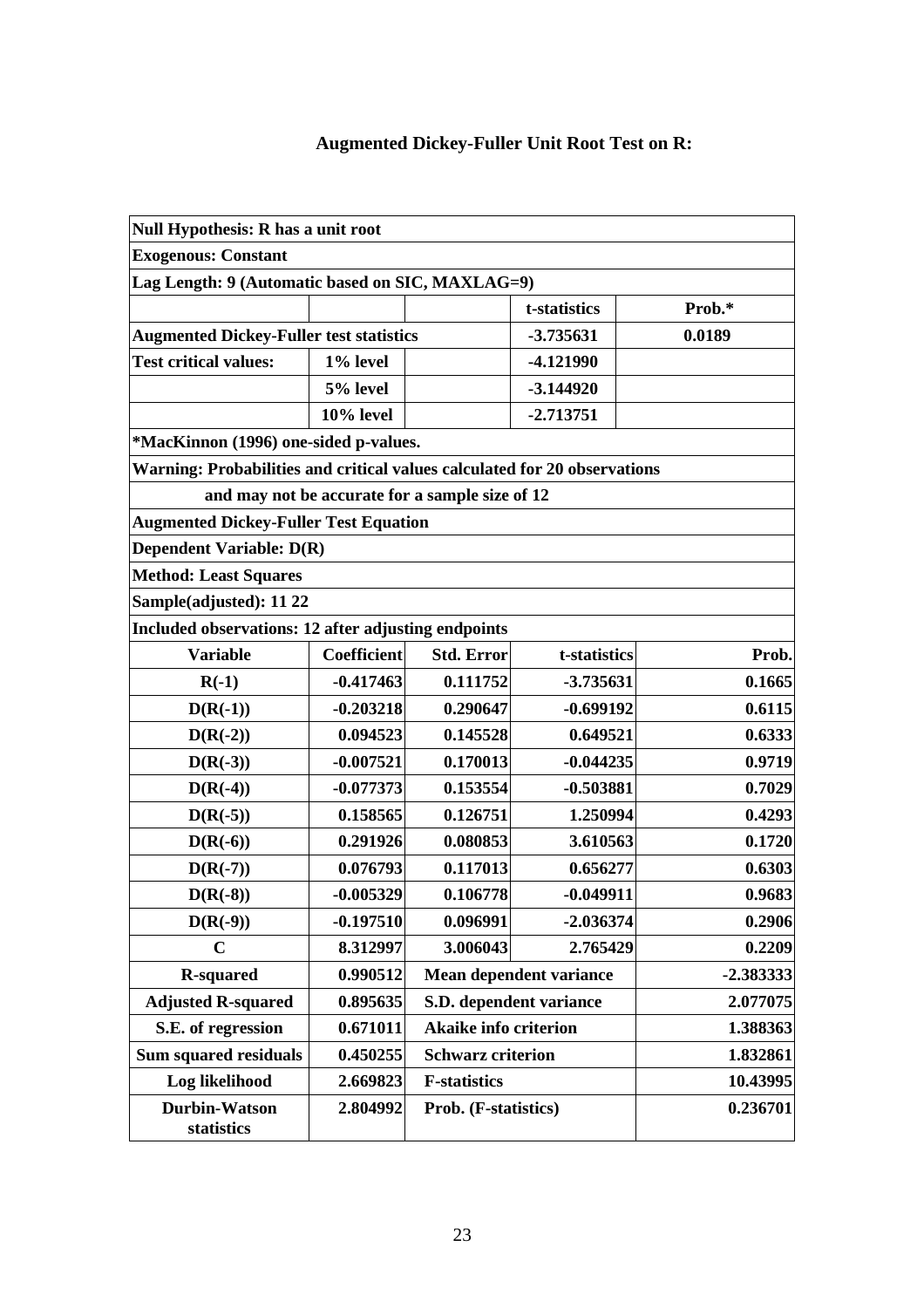#### **Augmented Dickey-Fuller Unit Root Test on V:**

|                                                     |                                                                  | Null Hypothesis: V has a unit root               |             |             |  |
|-----------------------------------------------------|------------------------------------------------------------------|--------------------------------------------------|-------------|-------------|--|
|                                                     |                                                                  | <b>Exogenous: Constant, Linear Trend</b>         |             |             |  |
|                                                     |                                                                  | Lag Length: 8 (Automatic based on SIC, MAXLAG=9) |             |             |  |
|                                                     | t-statistics                                                     | Prob.*                                           |             |             |  |
| <b>Augmented Dickey-Fuller test statistics</b>      |                                                                  |                                                  | $-6.781097$ | 0.0001      |  |
| <b>Test critical values:</b>                        | 1% level                                                         |                                                  | -4.394309   |             |  |
|                                                     | 5% level                                                         |                                                  | $-3.612199$ |             |  |
|                                                     | 10% level                                                        |                                                  | $-3.243079$ |             |  |
|                                                     |                                                                  | *MacKinnon (1996) one-sided p-values.            |             |             |  |
|                                                     |                                                                  | <b>Augmented Dickey-Fuller Test Equation</b>     |             |             |  |
|                                                     |                                                                  | <b>Dependent Variable: D(V)</b>                  |             |             |  |
|                                                     |                                                                  | <b>Method: Least Squares</b>                     |             |             |  |
|                                                     |                                                                  | Sample(adjusted): 10 33                          |             |             |  |
| Included observations: 24 after adjusting endpoints |                                                                  |                                                  |             |             |  |
| <b>Variable</b>                                     | <b>Coefficient</b><br><b>Std. Error</b><br>Prob.<br>t-statistics |                                                  |             |             |  |
| $V(-1)$                                             | $-0.724950$                                                      | 0.106907                                         | $-6.781097$ | 0.0000      |  |
| $D(V(-1))$                                          | 0.019092                                                         | 0.124582                                         | 0.153246    | 0.8806      |  |
| $D(V(-2))$                                          | 0.435479                                                         | 0.123627                                         | 3.522528    | 0.0037      |  |
| $D(V(-3))$                                          | $-0.095415$                                                      | 0.105617                                         | $-0.903402$ | 0.3827      |  |
| $D(V(-4))$                                          | 0.340840                                                         | 0.101026                                         | 3.373772    | 0.0050      |  |
| $D(V(-5))$                                          | 0.239010                                                         | 0.113813                                         | 2.100023    | 0.0558      |  |
| $D(V(-6))$                                          | $-0.379002$                                                      | 0.109916                                         | -3.448095   | 0.0043      |  |
| $D(V(-7))$                                          | $-0.018519$                                                      | 0.117355                                         | $-0.157799$ | 0.8770      |  |
| $D(V(-8))$                                          | 0.322506                                                         | 0.114459                                         | 2.817648    | 0.0145      |  |
| $\mathbf C$                                         | 7.255367                                                         | 1.007226                                         | 7.203312    | 0.0000      |  |
| @TREND(1)                                           | $-0.130763$                                                      | 0.016731                                         | -7.815637   | 0.0000      |  |
| <b>R-squared</b>                                    | 0.952227                                                         | <b>Mean dependent variance</b>                   |             | $-0.113719$ |  |
| <b>Adjusted R-squared</b>                           | 0.915478                                                         | S.D. dependent variance                          |             | 0.623016    |  |
| S.E. of regression                                  | 0.181127                                                         | <b>Akaike info criterion</b>                     |             | $-0.275677$ |  |
| <b>Sum squared residuals</b>                        | 0.426490                                                         | <b>Schwarz criterion</b>                         |             | 0.264265    |  |
| Log likelihood                                      | 14.30812                                                         | 25.91199<br><b>F-statistics</b>                  |             |             |  |
| <b>Durbin-Watson statistics</b>                     | 1.420864                                                         | 0.000001<br><b>Prob(F-statistics)</b>            |             |             |  |

Unit root tests allow rejecting the unit root hypothesis for all the variables of the equation on RCR.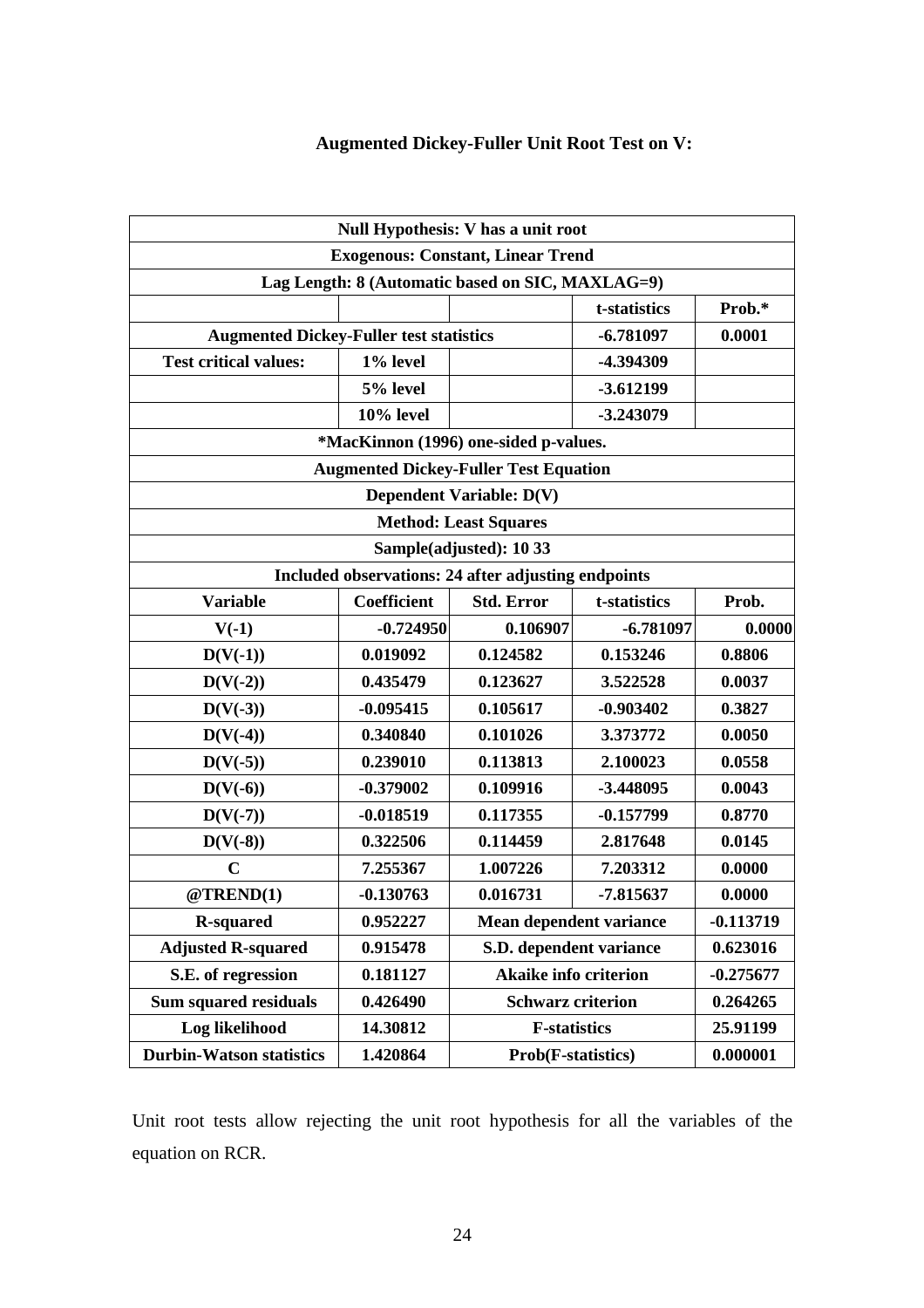#### **Supplement 3. The Heteroscedasticity Test for Company-Level Model.**

The White's test on heteroscedasticity allows rejecting the presence of it (to accept the null hypothesis). The results of the test are demonstrated below.

| <b>F-statistics</b>                | 1.357581           | <b>Probability</b>               |                          | 0.268977    |
|------------------------------------|--------------------|----------------------------------|--------------------------|-------------|
| Obs*R-squared                      | 15.84226           | <b>Probability</b>               |                          | 0.257753    |
|                                    |                    | <b>Test Equation:</b>            |                          |             |
|                                    |                    | Dependent Variable: RESID^2      |                          |             |
|                                    |                    | <b>Method: Least Squares</b>     |                          |             |
|                                    |                    | Sample: 132                      |                          |             |
|                                    |                    | <b>Included observations: 32</b> |                          |             |
| <b>Variable</b>                    | <b>Coefficient</b> | <b>Std. Error</b>                | t-statistics             | Prob.       |
| $\mathbf C$                        | $-5.05E-05$        | 0.000300                         | $-0.168478$              | 0.8681      |
| <b>CVROA</b>                       | 3.13E-06           | 1.50E-05                         | 0.209137                 | 0.8367      |
| CVROA^2                            | $-1.42E-06$        | 8.52E-07                         | $-1.665284$              | 0.1132      |
| DF                                 | $-3.97E-05$        | 0.000194                         | $-0.204820$              | 0.8400      |
| <b>DIV</b>                         | $-0.012650$        | 0.007129                         | $-1.774381$              | 0.0929      |
| $DIV^2$                            | 0.057907           | 0.047924                         | 1.208301                 | 0.2426      |
| <b>ECFOA</b>                       | 0.000265           | 0.004152                         | 0.063931                 | 0.9497      |
| ECFOA^2                            | $-0.001483$        | 0.018442<br>$-0.080408$          |                          | 0.9368      |
| <b>ECRA</b>                        | 0.006662           | 0.003101                         | 2.148197                 | 0.0456      |
| ECRA^2                             | $-0.029664$        | 0.024699                         | $-1.201057$              | 0.2453      |
| I                                  | 0.003000           | 0.003796                         | 0.790393                 | 0.4396      |
| $I^{\wedge}2$                      | $-0.010130$        | 0.020845                         | $-0.485980$              | 0.6328      |
| <b>SCFOA</b>                       | 0.007555           | 0.012400                         | 0.609307                 | 0.5499      |
| SCFOA^2                            | $-0.044366$        | 0.137132                         | $-0.323527$              | 0.7500      |
| <b>R-squared</b>                   | 0.495071           | Mean dependent variance          |                          | 0.000226    |
| <b>Adjusted R-squared</b>          | 0.130399           | S.D. dependent variance          |                          | 0.000257    |
| S.E. of regression                 | 0.000240           | <b>Akaike info criterion</b>     |                          | -13.53400   |
| <b>Sum squared residuals</b>       | 1.03E-06           |                                  | <b>Schwarz criterion</b> | $-12.89275$ |
| Log likelihood                     | 230.5441           | <b>F-statistics</b>              |                          | 1.357581    |
| <b>Durbin-Watson</b><br>statistics | 2.154341           | Prob. (F-statistics)             |                          | 0.268977    |

|  | <b>White's Heteroscedasticity Test</b> |  |
|--|----------------------------------------|--|
|--|----------------------------------------|--|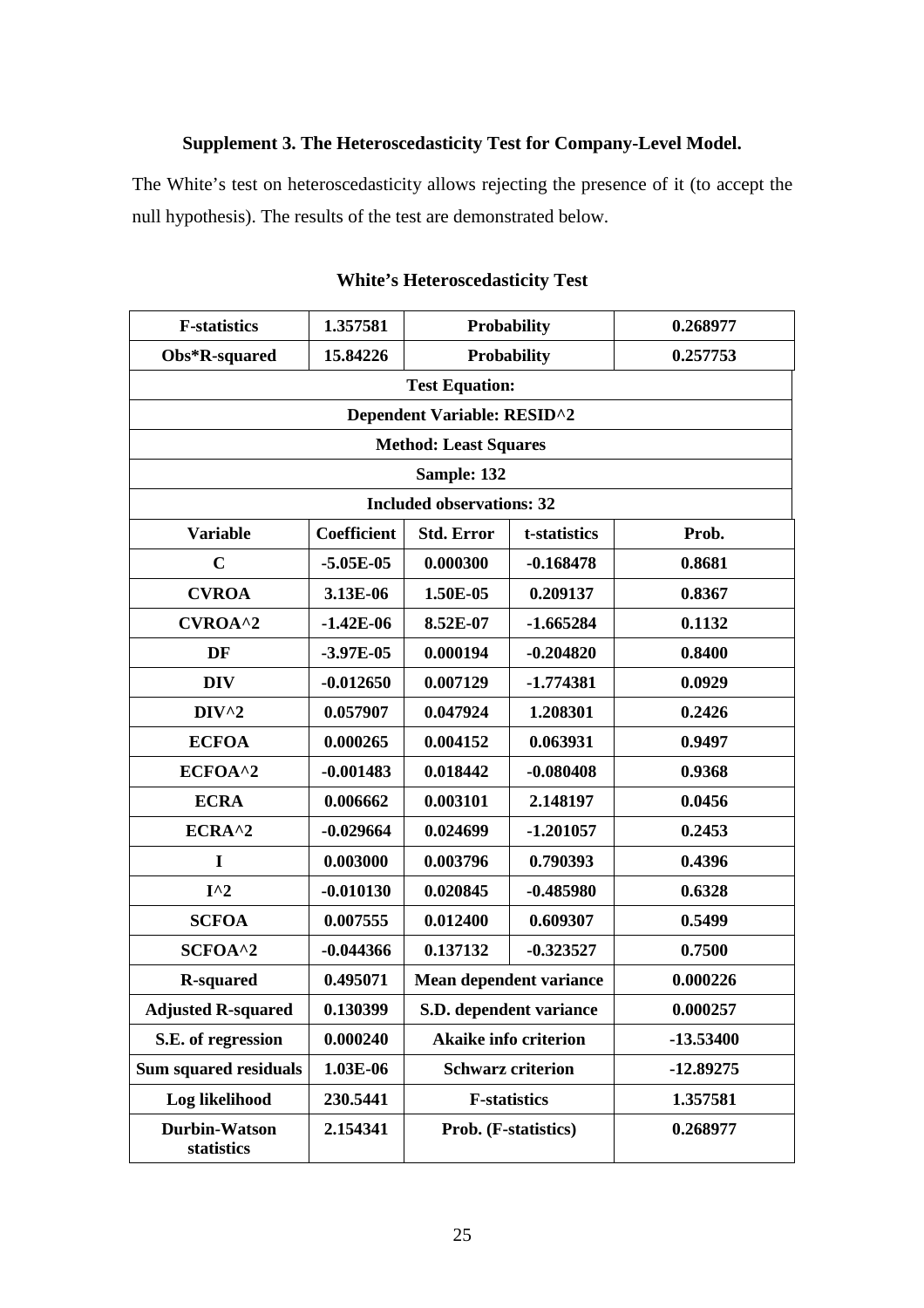# **Supplement 4. The List of the Companies in the Sample.**

| Company                                    | <b>Industry</b>              |
|--------------------------------------------|------------------------------|
| <b>Dalsvyaz</b>                            | <b>Telecommunications</b>    |
| <b>MGTS</b>                                | <b>Telecommunications</b>    |
| <b>North-Western Telecom</b>               | <b>Telecommunications</b>    |
| <b>Rostelecom</b>                          | <b>Telecommunications</b>    |
| <b>Vimpelcom</b>                           | <b>Telecommunications</b>    |
| <b>Southern Telecommunications company</b> | <b>Telecommunications</b>    |
| Uralsvyazinform                            | <b>Telecommunications</b>    |
| <b>MTS</b>                                 | <b>Telecommunications</b>    |
| Volgatelecom                               | <b>Telecommunications</b>    |
| <b>Golden Telecom</b>                      | <b>Telecommunications</b>    |
| Zavolzhskii Motornii zavod (ZMZ)           | <b>Machinery</b>             |
| <b>Silovie machiny</b>                     | <b>Machinery</b>             |
| <b>OMZ</b>                                 | <b>Machinery</b>             |
| <b>VAZ</b>                                 | <b>Machinery</b>             |
| Wimm-Bill-Dann                             | Food & beverages             |
| <b>Kalina</b>                              | Food & beverages             |
| <b>Sun Interbrew</b>                       | Food & beverages             |
| Parnas-M                                   | Food & beverages             |
| <b>Baltika</b>                             | Food & beverages             |
| <b>TNK</b>                                 | Oil $\&$ gas                 |
| <b>Sibneft</b>                             | Oil $\&$ gas                 |
| <b>LUKOIL</b>                              | Oil $\&$ gas                 |
| <b>Surgutneftegas</b>                      | Oil $\&$ gas                 |
| <b>Tatneft</b>                             | Oil $\&$ gas                 |
| <b>Mosenergo</b>                           | Electric energy & heating    |
| Lenenergo                                  | Electric energy & heating    |
| <b>Irkutskenergo</b>                       | Electric energy & heating    |
| <b>MMC</b>                                 | <b>Ferrous metallurgy</b>    |
| <b>ALROSA</b>                              | <b>Nonferrous metallurgy</b> |
| Norilskii Nickel                           | <b>Nonferrous metallurgy</b> |
| <b>Transnefteproduct</b>                   | <b>Transportation</b>        |
| <b>Ackron</b>                              | <b>Mineral fertilizer</b>    |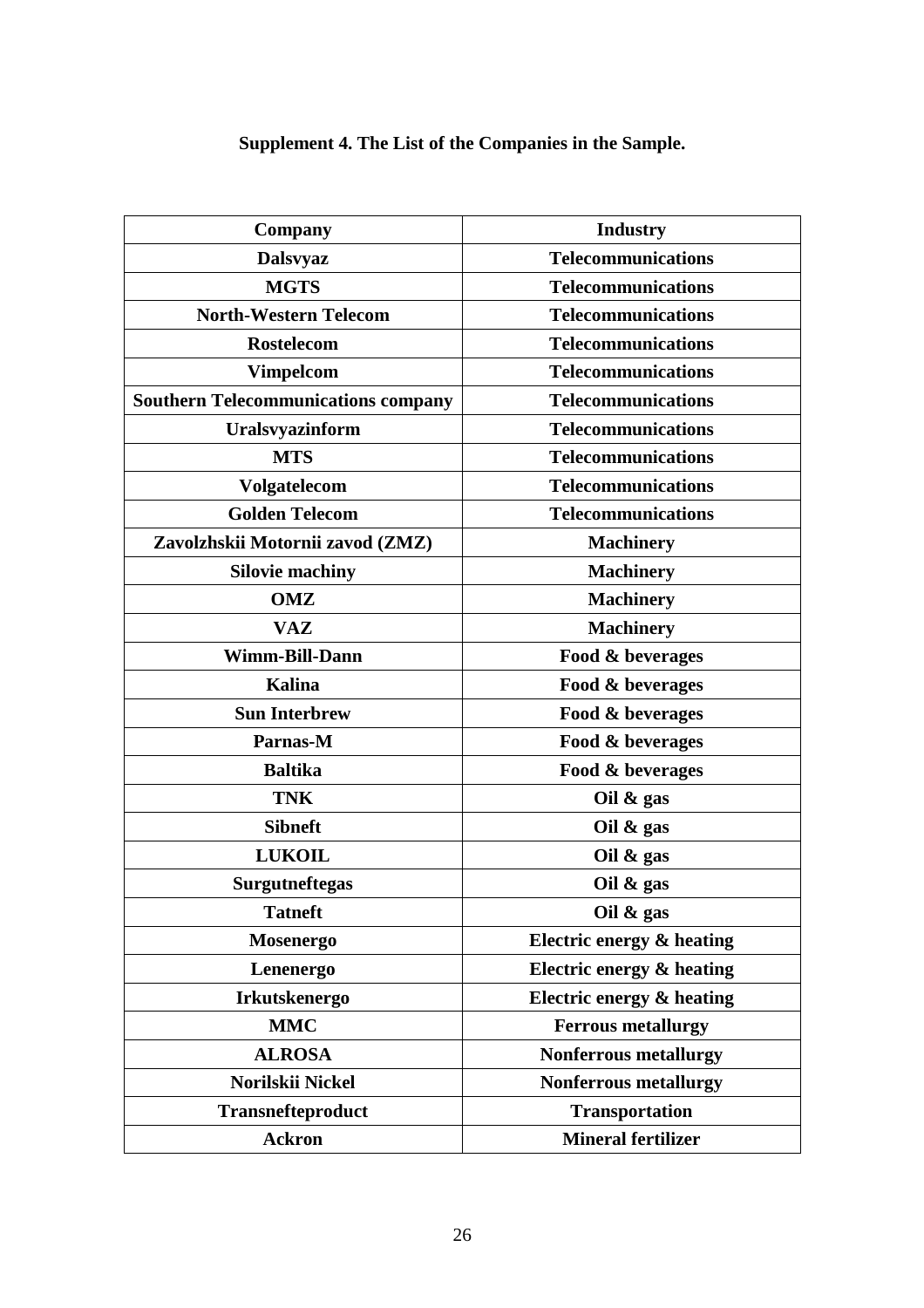#### **References**

1. Gallinger G. W., Healy P. B. Liquidity analysis and management.  $-2^{nd}$  ed., Addison-Wesley, NY, 1991.

2. Green W. H. Econometric analysis. – 3d ed. – Prentice Hall, Upper Saddle River, NJ, 1997.

3. Jonston J., DiNardoJ. Econometric methods.  $-4<sup>th</sup>$  ed.  $-$  McGraw Hill International editions, NY, 1997.

4. Kryazhimskiy, A., Watanabe, C., Optimization of Technological Growth, GENDAITOSHO, Kanagawa, 2004.

5. Shim J.K., Siegel J. G. Financial Managemenet.  $-2^{nd}$  ed. - Barron's business library, NY, 2000.

6. Official internet site of the Bank of Russia. http://www.cbr.ru

7. Official internet site of the GOSKOMSTAT of Russia. http:// www.gks.ru

8. Official internet site of the "Dalsvyaz". http://www. dsv.ru

9. Official internet site of the "MGTS". http://www.mgts.ru

10. Official internet site of the "North-Western Telecom". http:// www. nwtelecom.ru

11. Official internet site of the "Rostelecom". http://www.rt.ru

12. Official internet site of the "Vimpelcom". http:// www.vimpelcom.com

13. Official internet site of the "Southern Telecommunications Company". http://www.stcompany.ru

14. Official internet site of the "Uralsvyazinform". http://www. uralsvyazinform.ru

15. Official internet site of the "MTS". http://www.mts.ru

16. Official internet site of the "Volgatelecom". http://www.vt.ru

17. Official internet site of the "Golden Telecom". http://www. goldentelecom.ru

18. Official internet site of the "ZMZ". http://www.zmz.ru

19. Official internet site of the "Silovie machiny". http:// www.power-m.ru

20. Official internet site of the "OMZ". http://www.omz.ru

21. Official internet site of the "VAZ". http://www.vaz.ru

22. Official internet site of the "Wimm-Bill-Dann". http:// www.wbd.ru

23. Official internet site of the "Kalina". http://www.kalina.org

24. Official internet site of the "Sun Interbrew". http://www. suninterbrew.ru

25. Official internet site of the "Parnas-M". http://www. parnas.spb.ru